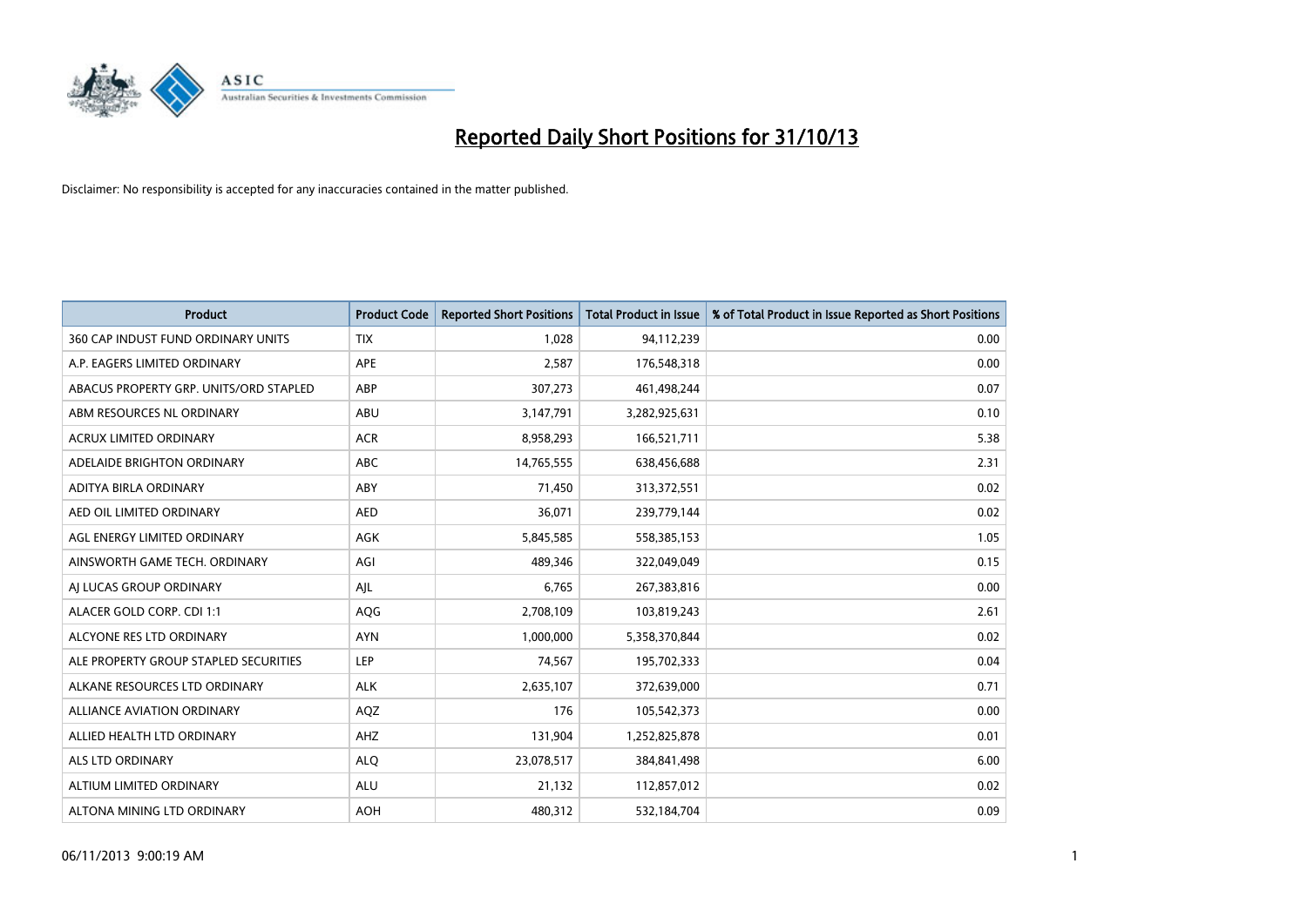

| <b>Product</b>                          | <b>Product Code</b> | <b>Reported Short Positions</b> | <b>Total Product in Issue</b> | % of Total Product in Issue Reported as Short Positions |
|-----------------------------------------|---------------------|---------------------------------|-------------------------------|---------------------------------------------------------|
| ALUMINA LIMITED ORDINARY                | <b>AWC</b>          | 156,067,209                     | 2,806,225,615                 | 5.56                                                    |
| AMALGAMATED HOLDINGS ORDINARY           | <b>AHD</b>          | 20,577                          | 157,806,992                   | 0.01                                                    |
| AMCOM TELECOMM. ORDINARY                | AMM                 | 806,167                         | 244,557,101                   | 0.33                                                    |
| AMCOR LIMITED ORDINARY                  | AMC                 | 3,606,991                       | 1,206,684,923                 | 0.30                                                    |
| AMP LIMITED ORDINARY                    | AMP                 | 30,134,664                      | 2,957,737,964                 | 1.02                                                    |
| AMPELLA MINING ORDINARY                 | AMX                 | 365,381                         | 248,000,493                   | 0.15                                                    |
| ANSELL LIMITED ORDINARY                 | <b>ANN</b>          | 6,690,311                       | 130,648,660                   | 5.12                                                    |
| ANTARES ENERGY LTD ORDINARY             | AZZ                 | 325,079                         | 255,000,000                   | 0.13                                                    |
| ANZ BANKING GRP LTD ORDINARY            | ANZ                 | 7,547,207                       | 2,743,664,614                 | 0.28                                                    |
| APA GROUP STAPLED SECURITIES            | <b>APA</b>          | 11,723,423                      | 835,750,807                   | 1.40                                                    |
| APN NEWS & MEDIA ORDINARY               | <b>APN</b>          | 16,401,765                      | 661,526,586                   | 2.48                                                    |
| AQUARIUS PLATINUM. ORDINARY             | <b>AOP</b>          | 6,589,452                       | 486,851,336                   | 1.35                                                    |
| AQUILA RESOURCES ORDINARY               | <b>AQA</b>          | 14,154,120                      | 411,804,442                   | 3.44                                                    |
| ARAFURA RESOURCE LTD ORDINARY           | <b>ARU</b>          | 8,367                           | 441,270,644                   | 0.00                                                    |
| ARB CORPORATION ORDINARY                | ARP                 | 1,356,068                       | 72,481,302                    | 1.87                                                    |
| ARDENT LEISURE GROUP STAPLED SECURITIES | AAD                 | 3,148,933                       | 404,994,420                   | 0.78                                                    |
| ARENA REIT ORDINARY UNITS               | <b>ARF</b>          | 11,547                          | 206,342,963                   | 0.01                                                    |
| ARISTOCRAT LEISURE ORDINARY             | ALL                 | 8,111,136                       | 551,418,047                   | 1.47                                                    |
| ARRIUM LTD ORDINARY                     | ARI                 | 25,635,691                      | 1,361,469,008                 | 1.88                                                    |
| ASCIANO LIMITED ORDINARY                | <b>AIO</b>          | 8,501,561                       | 975,385,664                   | 0.87                                                    |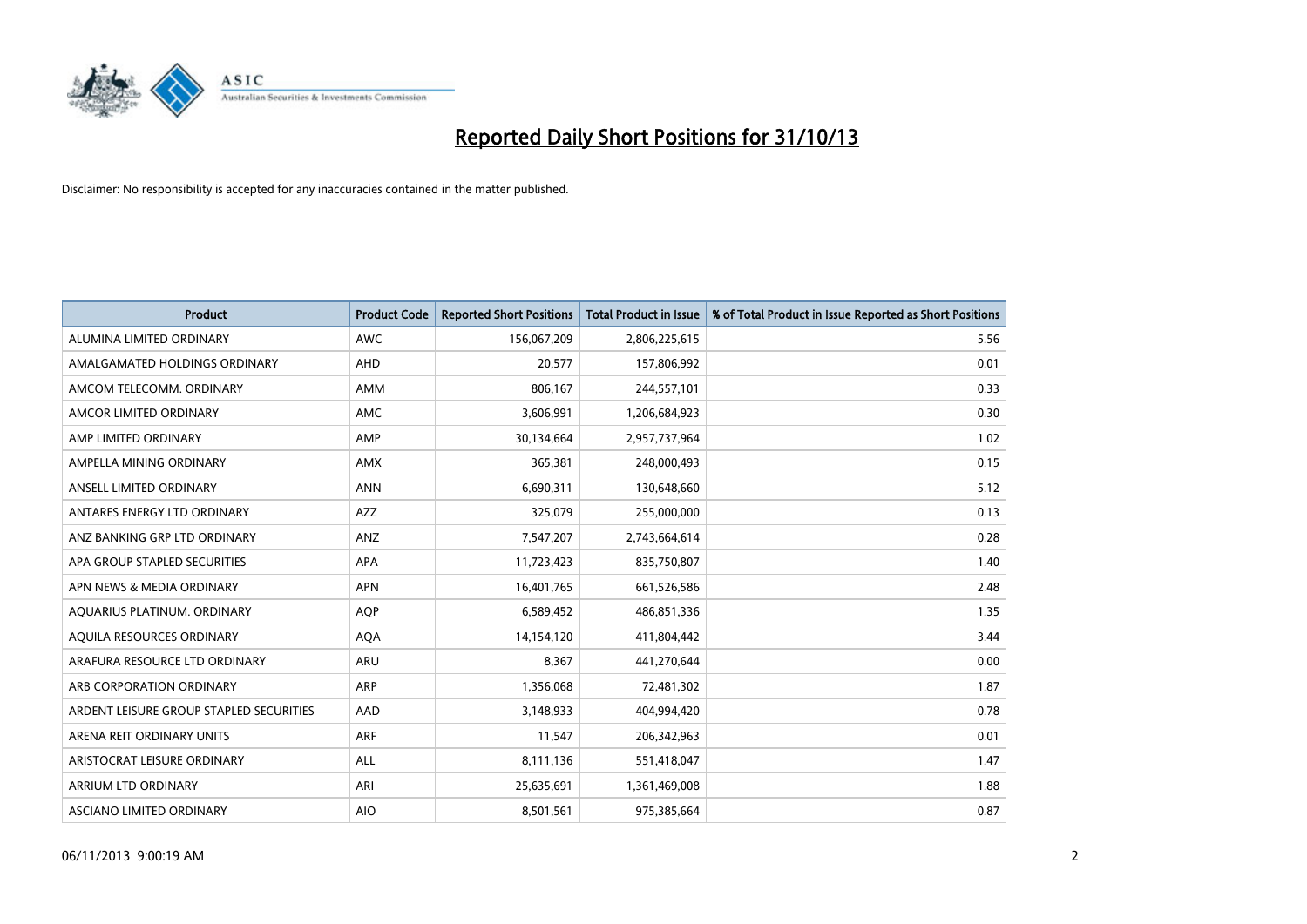

| <b>Product</b>                            | <b>Product Code</b> | <b>Reported Short Positions</b> | <b>Total Product in Issue</b> | % of Total Product in Issue Reported as Short Positions |
|-------------------------------------------|---------------------|---------------------------------|-------------------------------|---------------------------------------------------------|
| ASG GROUP LIMITED ORDINARY                | <b>ASZ</b>          | 1,105,140                       | 206,720,839                   | 0.53                                                    |
| ASPEN GROUP STAPLED SEC. DEF SET          | <b>APZDA</b>        | 17,464                          | 119,848,002                   | 0.01                                                    |
| ASTRO JAP PROP GROUP STAPLED US PROHIBIT. | AJA                 | 32,417                          | 67,211,752                    | 0.05                                                    |
| ASX LIMITED ORDINARY                      | <b>ASX</b>          | 2,881,146                       | 193,595,162                   | 1.49                                                    |
| ATLANTIC LIMITED ORDINARY                 | ATI                 | 50,000                          | 154,757,339                   | 0.03                                                    |
| ATLAS IRON LIMITED ORDINARY               | AGO                 | 47,160,999                      | 915,496,158                   | 5.15                                                    |
| AUCKLAND INTERNATION ORDINARY             | AIA                 | 14,772                          | 1,322,564,489                 | 0.00                                                    |
| AURIZON HOLDINGS LTD ORDINARY             | AZJ                 | 2,684,930                       | 2,137,284,503                 | 0.13                                                    |
| <b>AURORA OIL &amp; GAS ORDINARY</b>      | <b>AUT</b>          | 6,968,035                       | 448,785,778                   | 1.55                                                    |
| AUSDRILL LIMITED ORDINARY                 | ASL                 | 13,921,468                      | 312,277,224                   | 4.46                                                    |
| AUSENCO LIMITED ORDINARY                  | AAX                 | 1,241,689                       | 123,527,574                   | 1.01                                                    |
| <b>AUSTAL LIMITED ORDINARY</b>            | ASB                 | 640,453                         | 346,007,639                   | 0.19                                                    |
| AUSTBROKERS HOLDINGS ORDINARY             | <b>AUB</b>          | 9,710                           | 59,584,580                    | 0.02                                                    |
| AUSTIN ENGINEERING ORDINARY               | <b>ANG</b>          | 360,648                         | 73,164,403                    | 0.49                                                    |
| AUSTRALAND PROPERTY STAPLED SECURITY      | <b>ALZ</b>          | 2,353,244                       | 578,324,670                   | 0.41                                                    |
| AUSTRALIAN AGRICULT, ORDINARY             | AAC                 | 6,920,469                       | 532,294,404                   | 1.30                                                    |
| AUSTRALIAN INFR LTD ORDINARY              | <b>AIX</b>          | 3,642,316                       | 620,733,944                   | 0.59                                                    |
| AUSTRALIAN PHARM, ORDINARY                | API                 | 780,605                         | 488,115,883                   | 0.16                                                    |
| AUTOMOTIVE HOLDINGS ORDINARY              | <b>AHE</b>          | 322,679                         | 260,579,682                   | 0.12                                                    |
| AVANCO RESOURCES LTD ORDINARY             | AVB                 | 1,900,000                       | 1,355,009,187                 | 0.14                                                    |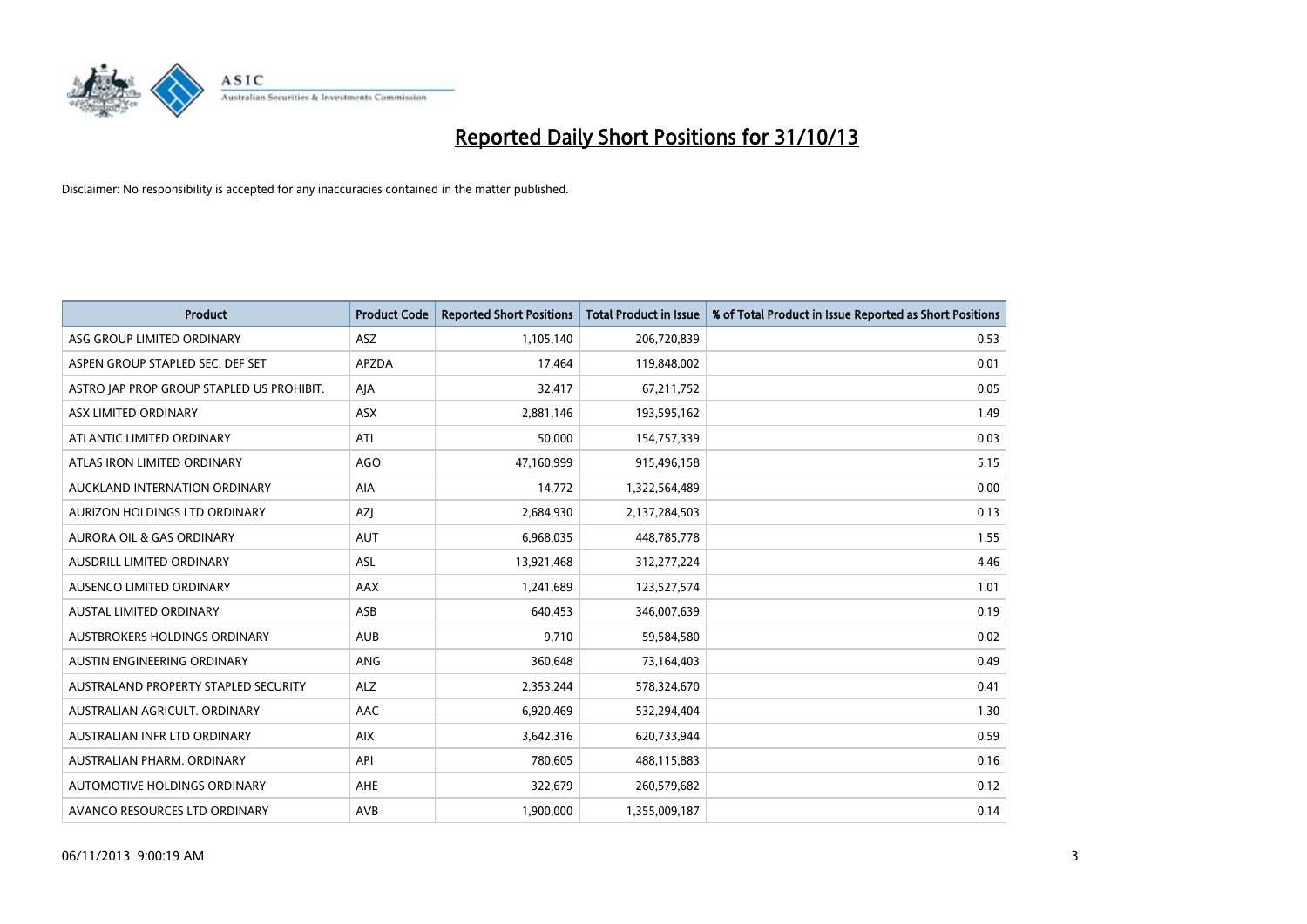

| <b>Product</b>                         | <b>Product Code</b> | <b>Reported Short Positions</b> | <b>Total Product in Issue</b> | % of Total Product in Issue Reported as Short Positions |
|----------------------------------------|---------------------|---------------------------------|-------------------------------|---------------------------------------------------------|
| AVIENNINGS LIMITED ORDINARY            | <b>AVJ</b>          | 69,999                          | 384,423,851                   | 0.02                                                    |
| AWE LIMITED ORDINARY                   | <b>AWE</b>          | 1,035,690                       | 522,116,985                   | 0.20                                                    |
| <b>BANDANNA ENERGY ORDINARY</b>        | <b>BND</b>          | 19,091,755                      | 528,481,199                   | 3.61                                                    |
| BANK OF QUEENSLAND. ORDINARY           | <b>BOQ</b>          | 2,506,082                       | 319,809,993                   | 0.78                                                    |
| <b>BASE RES LIMITED ORDINARY</b>       | <b>BSE</b>          | 6,278,729                       | 561,840,029                   | 1.12                                                    |
| BATHURST RES NZ LTD ORDINARY           | <b>BRL</b>          | 17,912,085                      | 821,457,725                   | 2.18                                                    |
| BEACH ENERGY LIMITED ORDINARY          | <b>BPT</b>          | 19,275,573                      | 1,277,533,962                 | 1.51                                                    |
| BEADELL RESOURCE LTD ORDINARY          | <b>BDR</b>          | 40,020,655                      | 790,527,280                   | 5.06                                                    |
| <b>BEGA CHEESE LTD ORDINARY</b>        | <b>BGA</b>          | 473,548                         | 151,866,050                   | 0.31                                                    |
| BENDIGO AND ADELAIDE ORDINARY          | <b>BEN</b>          | 12,384,711                      | 409,943,305                   | 3.02                                                    |
| BERKELEY RESOURCES ORDINARY            | <b>BKY</b>          | 649,913                         | 179,393,323                   | 0.36                                                    |
| <b>BHP BILLITON LIMITED ORDINARY</b>   | <b>BHP</b>          | 7,831,728                       | 3,211,691,105                 | 0.24                                                    |
| <b>BILLABONG ORDINARY</b>              | <b>BBG</b>          | 18,769,851                      | 478,944,292                   | 3.92                                                    |
| <b>BIONOMICS LIMITED ORDINARY</b>      | <b>BNO</b>          | 225,776                         | 412,155,924                   | 0.05                                                    |
| <b>BLACKMORES LIMITED ORDINARY</b>     | <b>BKL</b>          | 6,929                           | 17,046,024                    | 0.04                                                    |
| BLACKTHORN RESOURCES ORD US PROHIBITED | <b>BTR</b>          | 875,878                         | 164,285,950                   | 0.53                                                    |
| BLUESCOPE STEEL LTD ORDINARY           | <b>BSL</b>          | 5,456,330                       | 558,733,728                   | 0.98                                                    |
| <b>BOART LONGYEAR ORDINARY</b>         | <b>BLY</b>          | 41,130,671                      | 461,163,412                   | 8.92                                                    |
| <b>BOOM LOGISTICS ORDINARY</b>         | <b>BOL</b>          | 99,999                          | 470,598,576                   | 0.02                                                    |
| BORAL LIMITED. ORDINARY                | <b>BLD</b>          | 47,424,700                      | 778,739,826                   | 6.09                                                    |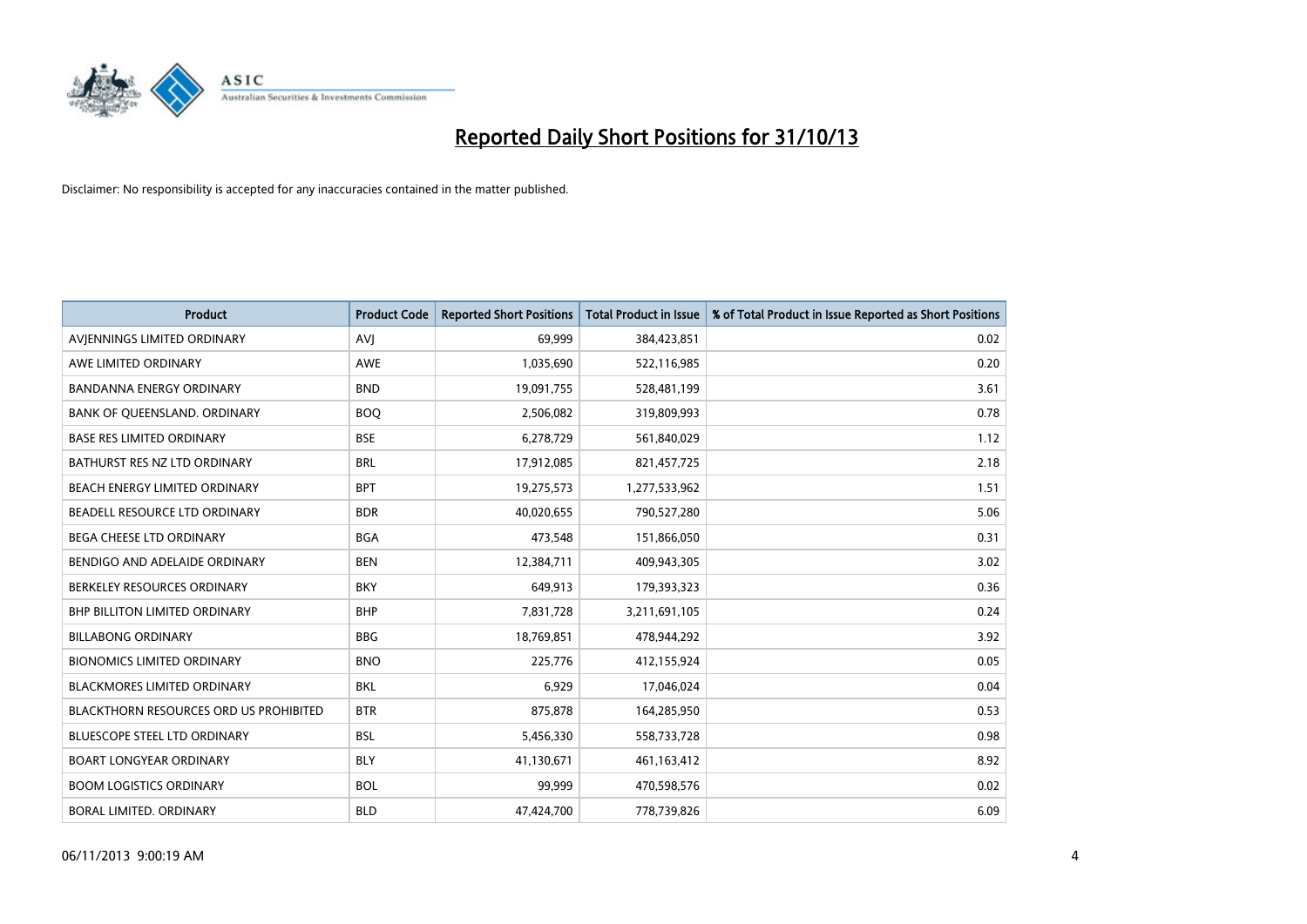

| <b>Product</b>                      | <b>Product Code</b> | <b>Reported Short Positions</b> | <b>Total Product in Issue</b> | % of Total Product in Issue Reported as Short Positions |
|-------------------------------------|---------------------|---------------------------------|-------------------------------|---------------------------------------------------------|
| <b>BRADKEN LIMITED ORDINARY</b>     | <b>BKN</b>          | 15,736,990                      | 169,240,662                   | 9.30                                                    |
| <b>BRAMBLES LIMITED ORDINARY</b>    | <b>BXB</b>          | 3,840,312                       | 1,558,795,774                 | 0.25                                                    |
| <b>BREVILLE GROUP LTD ORDINARY</b>  | <b>BRG</b>          | 2,770,979                       | 130,095,322                   | 2.13                                                    |
| BRICKWORKS LIMITED ORDINARY         | <b>BKW</b>          | 111,101                         | 148,038,996                   | 0.08                                                    |
| <b>BROCKMAN MINING LTD ORDINARY</b> | <b>BCK</b>          | 182,026                         | 7,894,482,131                 | 0.00                                                    |
| BT INVESTMENT MNGMNT ORDINARY       | <b>BTT</b>          | 22,200                          | 278,100,237                   | 0.01                                                    |
| <b>BURU ENERGY ORDINARY</b>         | <b>BRU</b>          | 12,161,883                      | 298,365,707                   | 4.08                                                    |
| <b>BWP TRUST ORDINARY UNITS</b>     | <b>BWP</b>          | 3,187,484                       | 627,165,919                   | 0.51                                                    |
| CABCHARGE AUSTRALIA ORDINARY        | CAB                 | 14,999,704                      | 120,430,683                   | 12.46                                                   |
| CALTEX AUSTRALIA ORDINARY           | <b>CTX</b>          | 1,781,149                       | 270,000,000                   | 0.66                                                    |
| CAPE LAMBERT RES LTD ORDINARY       | <b>CFE</b>          | 19,764                          | 675,809,769                   | 0.00                                                    |
| CAPITOL HEALTH ORDINARY             | CAJ                 | 129,009                         | 430,799,793                   | 0.03                                                    |
| <b>CARBON ENERGY ORDINARY</b>       | <b>CNX</b>          | 6,799                           | 1,150,931,288                 | 0.00                                                    |
| <b>CARDNO LIMITED ORDINARY</b>      | CDD                 | 7,282,230                       | 145,007,042                   | 5.02                                                    |
| CARNARVON PETROLEUM ORDINARY        | <b>CVN</b>          | 734                             | 937,796,875                   | 0.00                                                    |
| CARSALES.COM LTD ORDINARY           | <b>CRZ</b>          | 2,111,862                       | 237,513,965                   | 0.89                                                    |
| CASH CONVERTERS ORDINARY            | CCV                 | 4,430,789                       | 426,302,767                   | 1.04                                                    |
| CEDAR WOODS PROP. ORDINARY          | <b>CWP</b>          | 75,260                          | 73,359,551                    | 0.10                                                    |
| CENTRAL PETROLEUM ORDINARY          | <b>CTP</b>          | 351,243                         | 309,216,369                   | 0.11                                                    |
| CERAMIC FUEL CELLS ORDINARY         | <b>CFU</b>          | 991,102                         | 1,601,287,414                 | 0.06                                                    |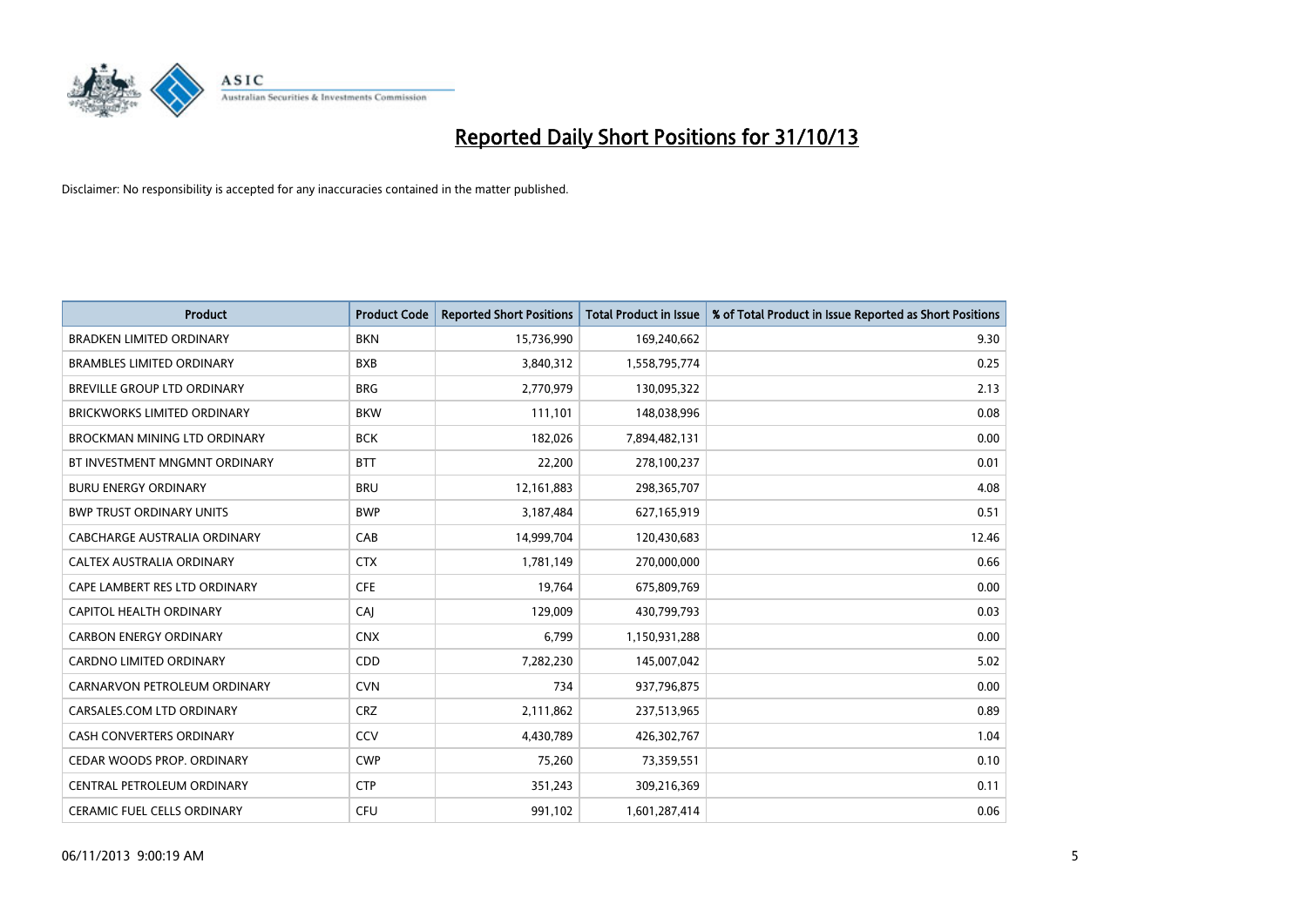

| <b>Product</b>                          | <b>Product Code</b> | <b>Reported Short Positions</b> | <b>Total Product in Issue</b> | % of Total Product in Issue Reported as Short Positions |
|-----------------------------------------|---------------------|---------------------------------|-------------------------------|---------------------------------------------------------|
| CFS RETAIL TRUST GRP STAPLED SECURITIES | <b>CFX</b>          | 57,510,724                      | 2,858,286,690                 | 2.01                                                    |
| CHALLENGER DIV.PRO. STAPLED UNITS       | <b>CDI</b>          | 21,836                          | 214,101,013                   | 0.01                                                    |
| <b>CHALLENGER LIMITED ORDINARY</b>      | <b>CGF</b>          | 1,012,112                       | 530,862,585                   | 0.19                                                    |
| CHARTER HALL GROUP STAPLED US PROHIBIT. | <b>CHC</b>          | 241,258                         | 309,068,171                   | 0.08                                                    |
| <b>CHARTER HALL RETAIL UNITS</b>        | <b>COR</b>          | 10,465,036                      | 341,843,880                   | 3.06                                                    |
| <b>CHORUS LIMITED ORDINARY</b>          | CNU                 | 46,783                          | 396,369,767                   | 0.01                                                    |
| CITIGOLD CORP LTD ORDINARY              | <b>CTO</b>          | 153,427                         | 1,352,907,765                 | 0.01                                                    |
| <b>CLOUGH LIMITED ORDINARY</b>          | <b>CLO</b>          | 1,290,775                       | 777,408,039                   | 0.17                                                    |
| COAL OF AFRICA LTD ORDINARY             | <b>CZA</b>          | 426                             | 1,048,368,613                 | 0.00                                                    |
| <b>COALSPUR MINES LTD ORDINARY</b>      | <b>CPL</b>          | 8,736,796                       | 641,394,435                   | 1.36                                                    |
| COCA-COLA AMATIL ORDINARY               | <b>CCL</b>          | 20,386,231                      | 763,590,249                   | 2.67                                                    |
| <b>COCHLEAR LIMITED ORDINARY</b>        | <b>COH</b>          | 9,406,663                       | 57,062,020                    | 16.48                                                   |
| COCKATOO COAL ORDINARY                  | <b>COK</b>          | 11,447,817                      | 886,294,158                   | 1.29                                                    |
| <b>CODAN LIMITED ORDINARY</b>           | <b>CDA</b>          | 1,032,182                       | 176,926,104                   | 0.58                                                    |
| <b>COFFEY INTERNATIONAL ORDINARY</b>    | COF                 | 18,921                          | 255,833,165                   | 0.01                                                    |
| <b>COKAL LTD ORDINARY</b>               | <b>CKA</b>          | 296,396                         | 467,921,892                   | 0.06                                                    |
| <b>COLLECTION HOUSE ORDINARY</b>        | <b>CLH</b>          | 995,058                         | 128,150,198                   | 0.78                                                    |
| COMMONWEALTH BANK, ORDINARY             | <b>CBA</b>          | 5,503,752                       | 1,611,928,836                 | 0.34                                                    |
| <b>COMMONWEALTH PROP ORDINARY UNITS</b> | <b>CPA</b>          | 15,557,400                      | 2,347,003,413                 | 0.66                                                    |
| <b>COMPASS RESOURCES ORDINARY</b>       | <b>CMR</b>          | 7,472                           | 1,403,744,100                 | 0.00                                                    |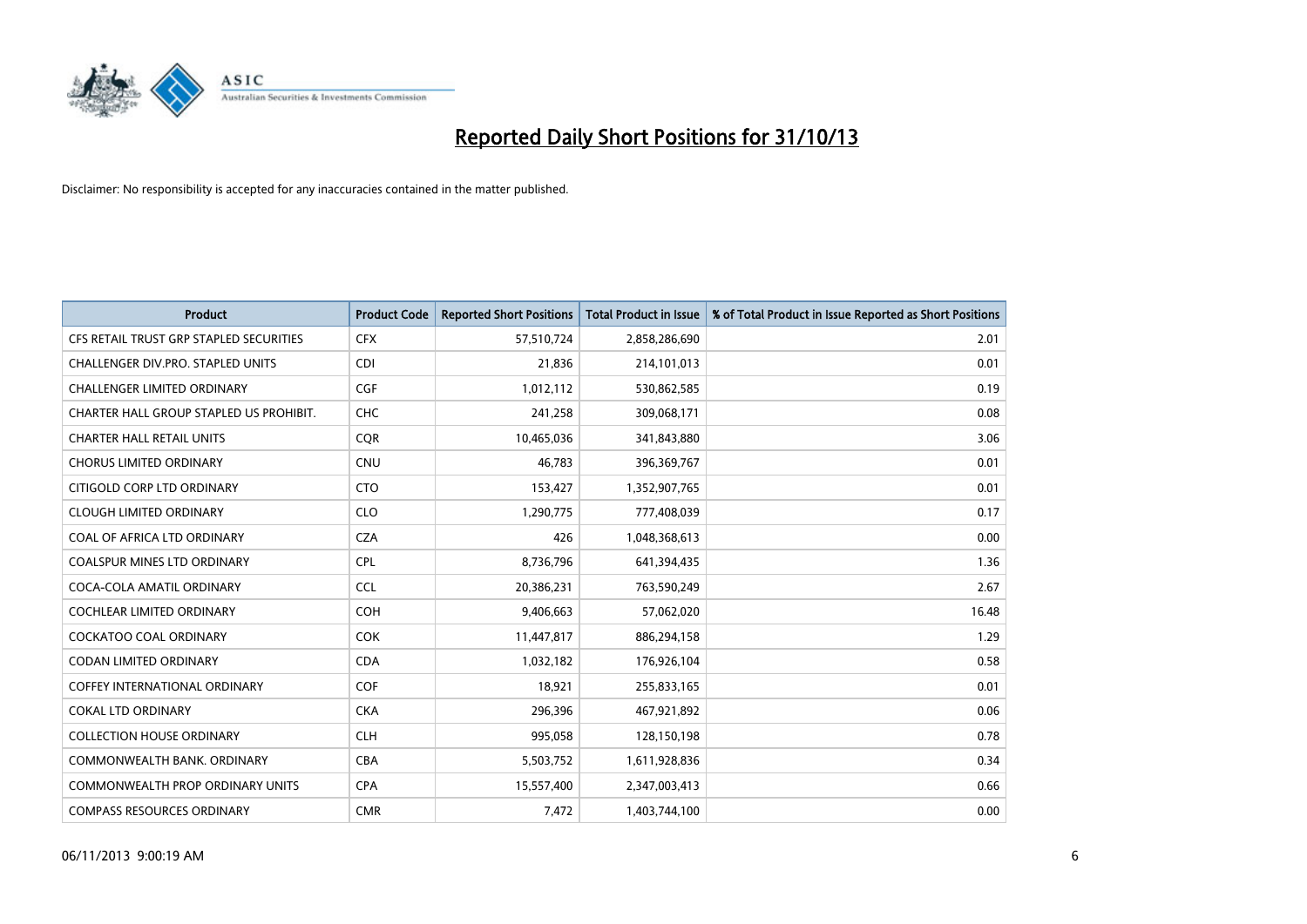

| <b>Product</b>                          | <b>Product Code</b> | <b>Reported Short Positions</b> | <b>Total Product in Issue</b> | % of Total Product in Issue Reported as Short Positions |
|-----------------------------------------|---------------------|---------------------------------|-------------------------------|---------------------------------------------------------|
| <b>COMPUTERSHARE LTD ORDINARY</b>       | <b>CPU</b>          | 12,705,320                      | 556,203,079                   | 2.28                                                    |
| COOPER ENERGY LTD ORDINARY              | <b>COE</b>          | 5,968                           | 329,099,922                   | 0.00                                                    |
| <b>CORP TRAVEL LIMITED ORDINARY</b>     | <b>CTD</b>          | 268,302                         | 78,246,245                    | 0.34                                                    |
| <b>CREDIT CORP GROUP ORDINARY</b>       | CCP                 | 37,395                          | 46,131,882                    | 0.08                                                    |
| <b>CROMWELL PROP STAPLED SECURITIES</b> | <b>CMW</b>          | 11,885,774                      | 1,719,157,262                 | 0.69                                                    |
| <b>CROWE HORWATH AUS ORDINARY</b>       | <b>CRH</b>          | 699,299                         | 269,665,096                   | 0.26                                                    |
| <b>CROWN RESORTS LTD ORDINARY</b>       | <b>CWN</b>          | 1,682,688                       | 728,394,185                   | 0.23                                                    |
| <b>CSG LIMITED ORDINARY</b>             | CSV                 | 337,853                         | 278,973,075                   | 0.12                                                    |
| <b>CSL LIMITED ORDINARY</b>             | <b>CSL</b>          | 485,559                         | 487,069,486                   | 0.10                                                    |
| <b>CSR LIMITED ORDINARY</b>             | <b>CSR</b>          | 35,291,519                      | 506,000,315                   | 6.97                                                    |
| <b>CUDECO LIMITED ORDINARY</b>          | CDU                 | 9,128,793                       | 205,017,174                   | 4.45                                                    |
| DART ENERGY LTD ORDINARY                | <b>DTE</b>          | 6,431,992                       | 1,108,251,519                 | 0.58                                                    |
| DATA#3 LIMITED ORDINARY                 | <b>DTL</b>          | 40,750                          | 153,974,950                   | 0.03                                                    |
| DAVID JONES LIMITED ORDINARY            | <b>DJS</b>          | 56,683,842                      | 535,002,401                   | 10.60                                                   |
| <b>DECMIL GROUP LIMITED ORDINARY</b>    | <b>DCG</b>          | 3,888,524                       | 168,657,794                   | 2.31                                                    |
| DEEP YELLOW LIMITED ORDINARY            | <b>DYL</b>          | 100,002                         | 1,611,995,847                 | 0.01                                                    |
| DEXUS PROPERTY GROUP STAPLED UNITS      | <b>DXS</b>          | 37,616,562                      | 4,628,228,426                 | 0.81                                                    |
| DISCOVERY METALS LTD ORDINARY           | <b>DML</b>          | 9,684,848                       | 560,034,418                   | 1.73                                                    |
| DOMINO PIZZA ENTERPR ORDINARY           | <b>DMP</b>          | 496,640                         | 85,855,713                    | 0.58                                                    |
| DONACO INTERNATIONAL ORDINARY           | <b>DNA</b>          | 13,932                          | 371,731,146                   | 0.00                                                    |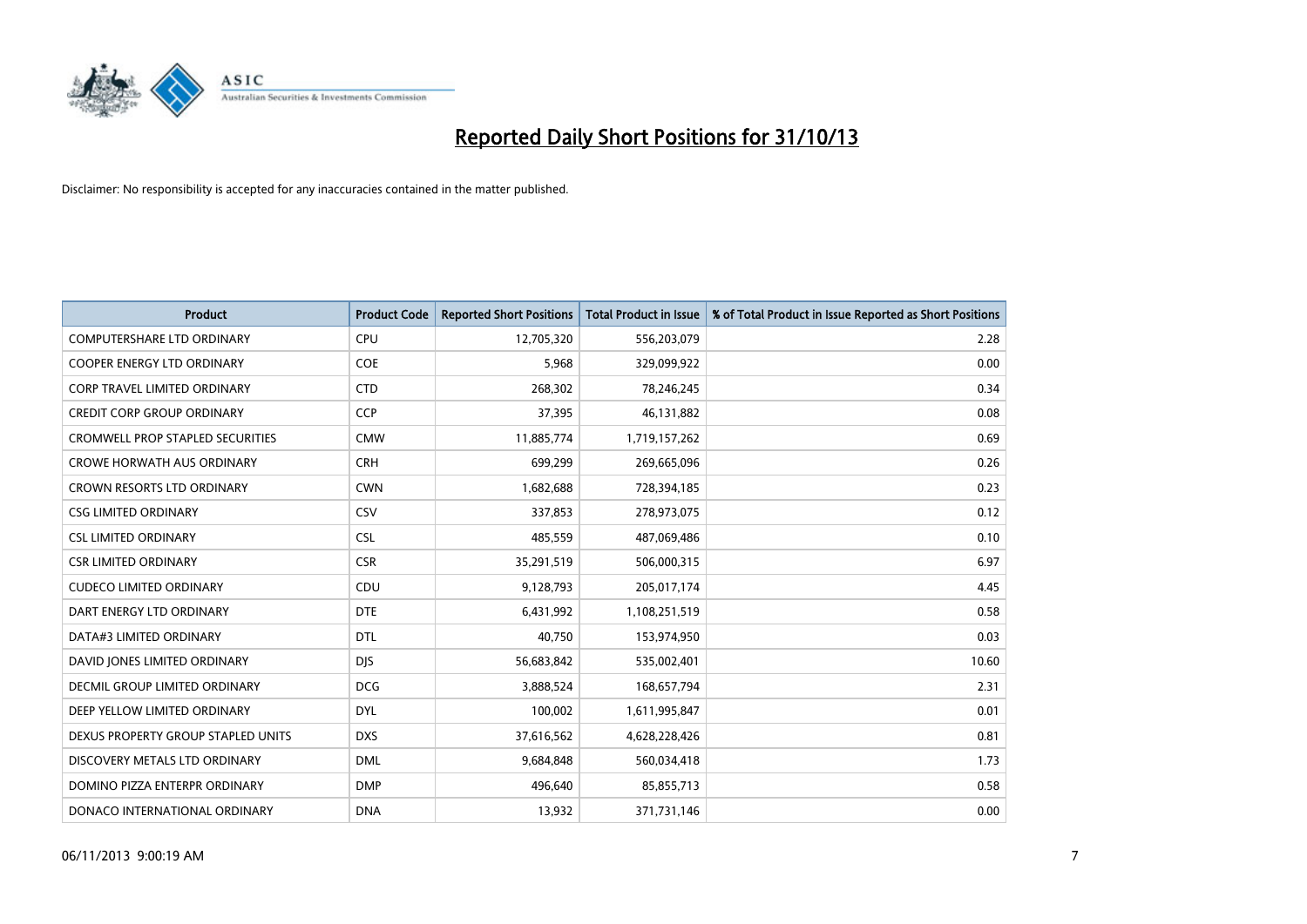

| <b>Product</b>                       | <b>Product Code</b> | <b>Reported Short Positions</b> | <b>Total Product in Issue</b> | % of Total Product in Issue Reported as Short Positions |
|--------------------------------------|---------------------|---------------------------------|-------------------------------|---------------------------------------------------------|
| DOWNER EDI LIMITED ORDINARY          | <b>DOW</b>          | 11,780,013                      | 434,734,970                   | 2.71                                                    |
| DRILLSEARCH ENERGY ORDINARY          | <b>DLS</b>          | 13,883,914                      | 429,665,895                   | 3.23                                                    |
| DUET GROUP STAPLED US PROHIBIT.      | <b>DUE</b>          | 20,992,900                      | 1,237,195,531                 | 1.70                                                    |
| DULUXGROUP LIMITED ORDINARY          | <b>DLX</b>          | 1,745,955                       | 377,019,430                   | 0.46                                                    |
| <b>DWS LTD ORDINARY</b>              | <b>DWS</b>          | 633,225                         | 132,362,763                   | 0.48                                                    |
| ECHO ENTERTAINMENT ORDINARY          | EGP                 | 7,489,936                       | 825,672,730                   | 0.91                                                    |
| <b>ELDERS LIMITED ORDINARY</b>       | <b>ELD</b>          | 19,836,311                      | 455,013,329                   | 4.36                                                    |
| ELEMENTAL MINERALS ORDINARY          | <b>ELM</b>          | 6,013                           | 303,263,391                   | 0.00                                                    |
| <b>EMECO HOLDINGS ORDINARY</b>       | <b>EHL</b>          | 10,951,730                      | 599,675,707                   | 1.83                                                    |
| <b>ENDEAVOUR MIN CORP CDI 1:1</b>    | <b>EVR</b>          | 496,501                         | 93,408,541                    | 0.53                                                    |
| ENERGY RESOURCES ORDINARY 'A'        | <b>ERA</b>          | 10,362,679                      | 517,725,062                   | 2.00                                                    |
| <b>ENERGY WORLD CORPOR, ORDINARY</b> | EWC                 | 37,154,297                      | 1,734,166,672                 | 2.14                                                    |
| <b>ENVESTRA LIMITED ORDINARY</b>     | <b>ENV</b>          | 5,148,624                       | 1,796,808,474                 | 0.29                                                    |
| EQUATORIAL RES LTD ORDINARY          | EQX                 | 8                               | 121,885,353                   | 0.00                                                    |
| ERM POWER LIMITED ORDINARY           | EPW                 | 49,422                          | 208,401,816                   | 0.02                                                    |
| ESERVGLOBAL LIMITED ORDINARY         | ESV                 | 6,950,000                       | 249,045,997                   | 2.79                                                    |
| EVOLUTION MINING LTD ORDINARY        | <b>EVN</b>          | 19,912,201                      | 708,652,367                   | 2.81                                                    |
| FAIRFAX MEDIA LTD ORDINARY           | <b>FXI</b>          | 256,623,540                     | 2,351,955,725                 | 10.91                                                   |
| <b>FANTASTIC HOLDINGS ORDINARY</b>   | <b>FAN</b>          | 3,393                           | 103,068,398                   | 0.00                                                    |
| <b>FAR LTD ORDINARY</b>              | <b>FAR</b>          | 24,205,420                      | 2,499,846,742                 | 0.97                                                    |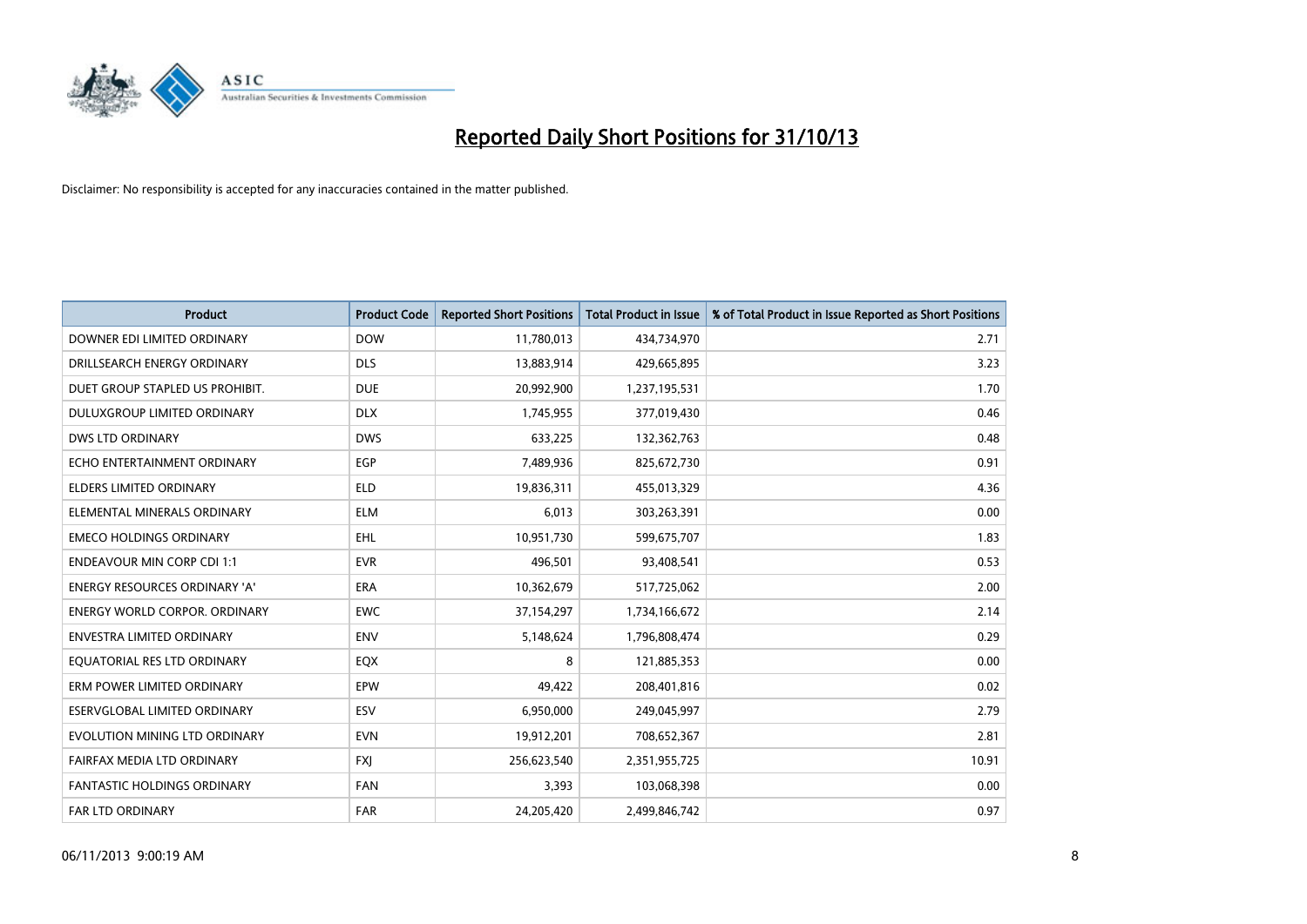

| <b>Product</b>                         | <b>Product Code</b> | <b>Reported Short Positions</b> | <b>Total Product in Issue</b> | % of Total Product in Issue Reported as Short Positions |
|----------------------------------------|---------------------|---------------------------------|-------------------------------|---------------------------------------------------------|
| FEDERATION CNTRES ORD/UNIT STAPLED SEC | FDC                 | 4,925,322                       | 1,427,641,565                 | 0.34                                                    |
| FISHER & PAYKEL H. ORDINARY            | <b>FPH</b>          | 220,001                         | 546,838,267                   | 0.04                                                    |
| FKP PROPERTY GROUP STAPLED SECURITIES  | <b>FKP</b>          | 10,699,471                      | 321,578,705                   | 3.33                                                    |
| FLEETWOOD CORP ORDINARY                | <b>FWD</b>          | 3,049,932                       | 60,522,619                    | 5.04                                                    |
| FLETCHER BUILDING ORDINARY             | <b>FBU</b>          | 2,929,594                       | 687,854,788                   | 0.43                                                    |
| FLEXIGROUP LIMITED ORDINARY            | <b>FXL</b>          | 168,960                         | 303,385,394                   | 0.06                                                    |
| FLIGHT CENTRE TRAVEL ORDINARY          | <b>FLT</b>          | 3,121,272                       | 100,527,011                   | 3.10                                                    |
| FLINDERS MINES LTD ORDINARY            | <b>FMS</b>          | 2,913,441                       | 1,824,843,676                 | 0.16                                                    |
| <b>FOCUS MINERALS LTD ORDINARY</b>     | <b>FML</b>          | 27,968,270                      | 9,137,375,877                 | 0.31                                                    |
| FONTERRA SHARE FUND ORDINARY UNITS     | <b>FSF</b>          | 264,796                         | 106,151,733                   | 0.25                                                    |
| FORGE GROUP LIMITED ORDINARY           | FGE                 | 1,393,525                       | 86,169,014                    | 1.62                                                    |
| <b>FORTESCUE METALS GRP ORDINARY</b>   | <b>FMG</b>          | 179,507,443                     | 3,113,798,151                 | 5.76                                                    |
| <b>G.U.D. HOLDINGS ORDINARY</b>        | GUD                 | 5,363,136                       | 71,341,319                    | 7.52                                                    |
| <b>G8 EDUCATION LIMITED ORDINARY</b>   | <b>GEM</b>          | 1,381,232                       | 300,302,719                   | 0.46                                                    |
| <b>GALAXY RESOURCES ORDINARY</b>       | GXY                 | 12,634,743                      | 1,007,466,684                 | 1.25                                                    |
| <b>GENETIC TECHNOLOGIES ORDINARY</b>   | GTG                 | 182,610                         | 565,749,677                   | 0.03                                                    |
| <b>GEODYNAMICS LIMITED ORDINARY</b>    | GDY                 | 850                             | 406,452,608                   | 0.00                                                    |
| GI DYNAMICS, INC CDI US PROHIBITED     | GID                 | 8.046                           | 393,043,620                   | 0.00                                                    |
| <b>GINDALBIE METALS LTD ORDINARY</b>   | GBG                 | 55,772,408                      | 1,493,054,193                 | 3.74                                                    |
| <b>GOODMAN FIELDER, ORDINARY</b>       | <b>GFF</b>          | 24,371,847                      | 1,955,559,207                 | 1.25                                                    |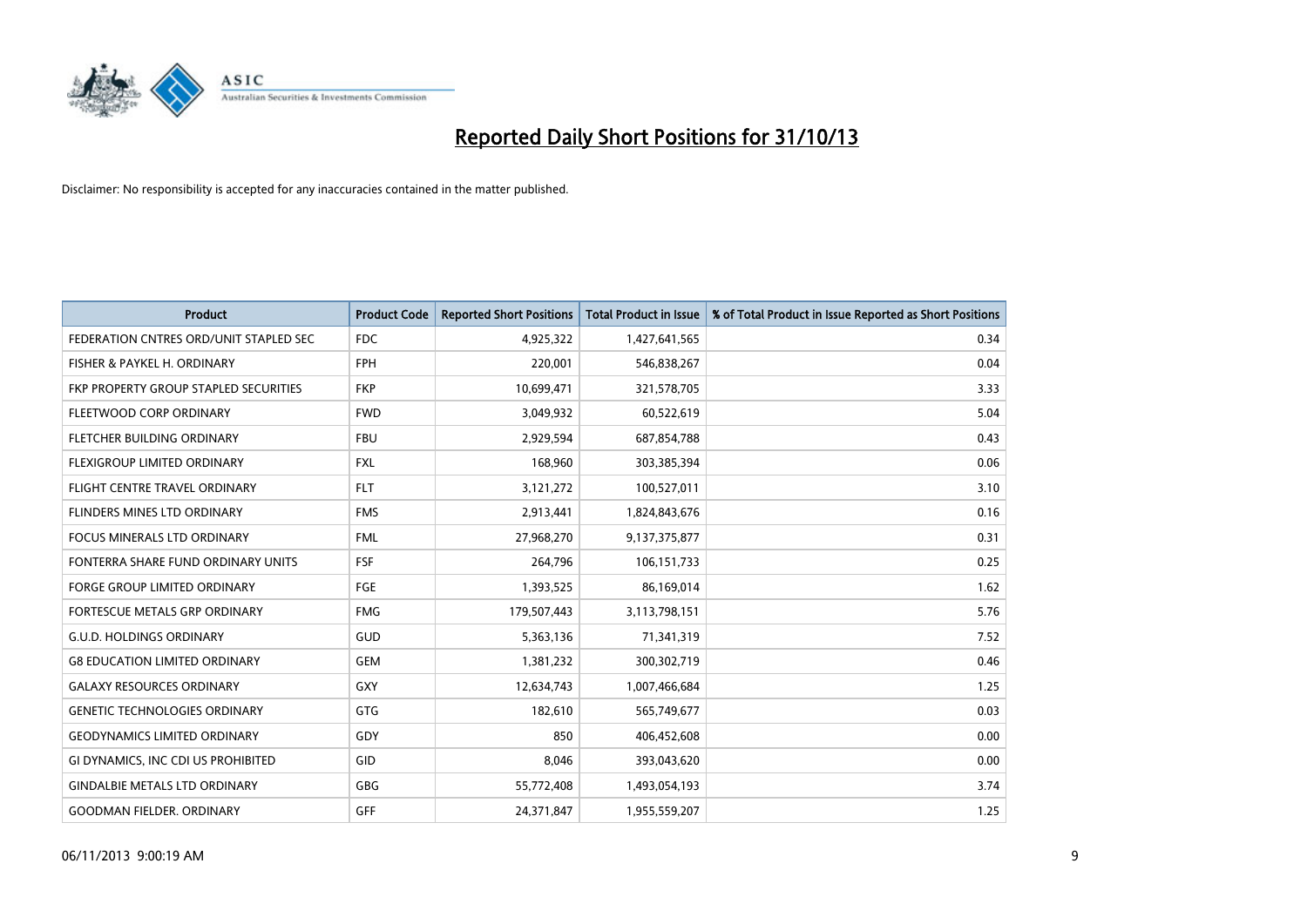

| Product                                          | <b>Product Code</b> | <b>Reported Short Positions</b> | <b>Total Product in Issue</b> | % of Total Product in Issue Reported as Short Positions |
|--------------------------------------------------|---------------------|---------------------------------|-------------------------------|---------------------------------------------------------|
| <b>GOODMAN GROUP STAPLED</b>                     | <b>GMG</b>          | 4,695,113                       | 1,718,742,809                 | 0.27                                                    |
| <b>GPT GROUP STAPLED SEC.</b>                    | <b>GPT</b>          | 8,272,752                       | 1,694,888,638                 | 0.49                                                    |
| <b>GRAINCORP LIMITED A CLASS ORDINARY</b>        | <b>GNC</b>          | 398,907                         | 228,855,628                   | 0.17                                                    |
| <b>GRANGE RESOURCES. ORDINARY</b>                | GRR                 | 5,575,826                       | 1,156,492,195                 | 0.48                                                    |
| <b>GREENCROSS LIMITED ORDINARY</b>               | GXL                 | 2,706                           | 37,535,276                    | 0.01                                                    |
| <b>GREENLAND MIN EN LTD ORDINARY</b>             | GGG                 | 7,150,718                       | 573,617,440                   | 1.25                                                    |
| <b>GROWTHPOINT PROPERTY ORD/UNIT STAPLED SEC</b> | GOZ                 | 1,161,738                       | 414,410,218                   | 0.28                                                    |
| <b>GRYPHON MINERALS LTD ORDINARY</b>             | GRY                 | 6,439,498                       | 400,691,164                   | 1.61                                                    |
| <b>GUILDFORD COAL LTD ORDINARY</b>               | <b>GUF</b>          | 312,776                         | 635,046,899                   | 0.05                                                    |
| <b>GUIARAT NRE COAL LTD ORDINARY</b>             | <b>GNM</b>          | 216,036                         | 1,376,138,678                 | 0.02                                                    |
| <b>GWA GROUP LTD ORDINARY</b>                    | <b>GWA</b>          | 14,022,397                      | 306,533,770                   | 4.57                                                    |
| <b>HARVEY NORMAN ORDINARY</b>                    | <b>HVN</b>          | 64,339,195                      | 1,062,316,784                 | 6.06                                                    |
| <b>HENDERSON GROUP CDI 1:1</b>                   | <b>HGG</b>          | 1,046,528                       | 737,836,207                   | 0.14                                                    |
| HFA HOLDINGS LIMITED ORDINARY                    | <b>HFA</b>          | 3,863                           | 118,738,157                   | 0.00                                                    |
| <b>HIGHLANDS PACIFIC ORDINARY</b>                | <b>HIG</b>          | 500,001                         | 789,344,774                   | 0.06                                                    |
| HILLGROVE RES LTD ORDINARY                       | <b>HGO</b>          | 5,938,497                       | 1,178,589,221                 | 0.50                                                    |
| HILLS HOLDINGS LTD ORDINARY                      | <b>HIL</b>          | 519,916                         | 243,740,241                   | 0.21                                                    |
| HORIZON OIL LIMITED ORDINARY                     | <b>HZN</b>          | 69,320,523                      | 1,301,147,932                 | 5.33                                                    |
| HOT CHILI LTD ORDINARY                           | HCH                 | 10,000                          | 344,504,386                   | 0.00                                                    |
| <b>ICON ENERGY LIMITED ORDINARY</b>              | <b>ICN</b>          | 4,647                           | 535,455,958                   | 0.00                                                    |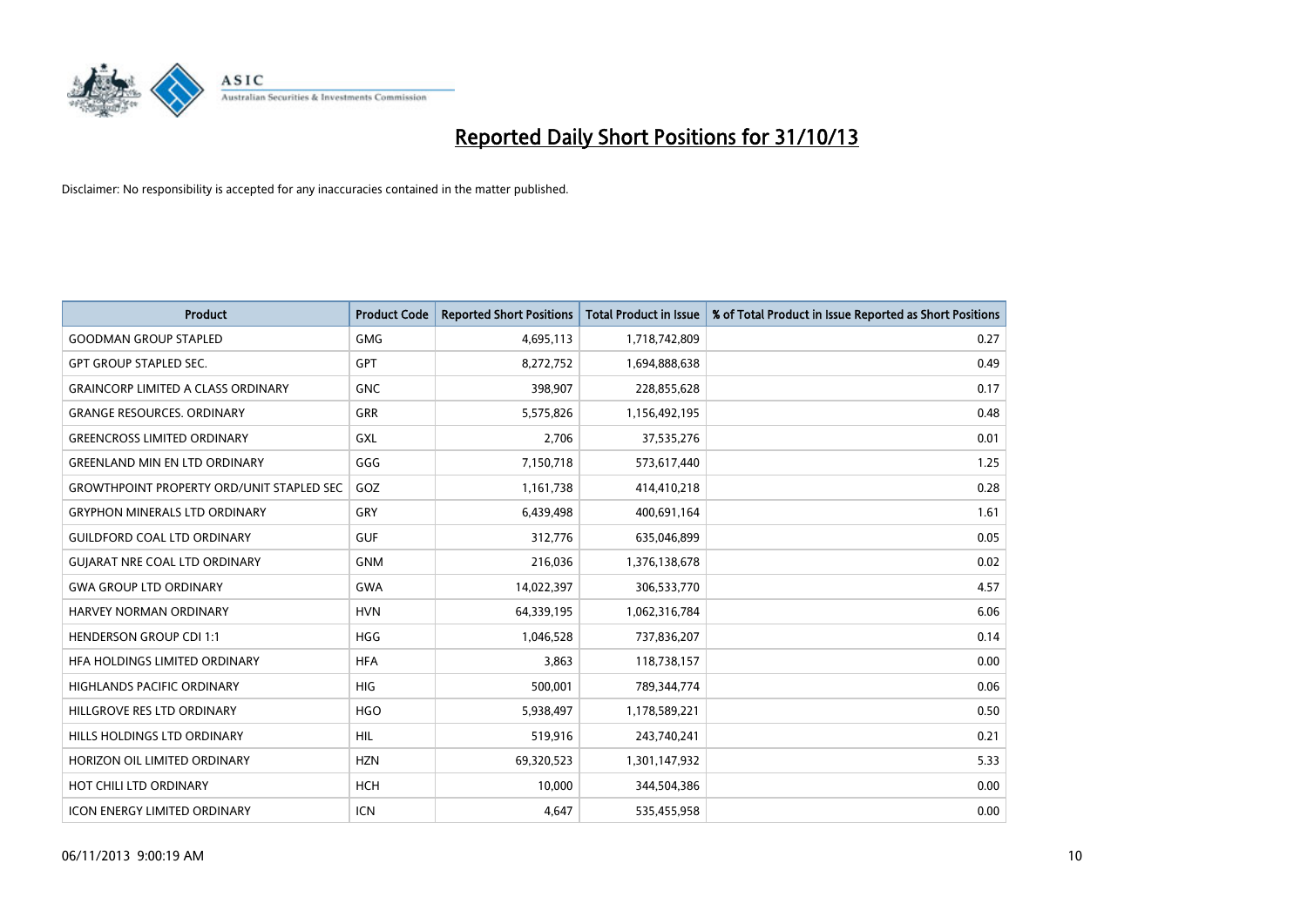

| <b>Product</b>                                | <b>Product Code</b> | <b>Reported Short Positions</b> | <b>Total Product in Issue</b> | % of Total Product in Issue Reported as Short Positions |
|-----------------------------------------------|---------------------|---------------------------------|-------------------------------|---------------------------------------------------------|
| <b>IINET LIMITED ORDINARY</b>                 | <b>IIN</b>          | 1,222,635                       | 161,238,847                   | 0.76                                                    |
| ILUKA RESOURCES ORDINARY                      | ILU                 | 39,614,846                      | 418,700,517                   | 9.46                                                    |
| <b>IMDEX LIMITED ORDINARY</b>                 | <b>IMD</b>          | 3,903,875                       | 210,473,188                   | 1.85                                                    |
| IMF (AUSTRALIA) LTD ORDINARY                  | <b>IMF</b>          | 4,782,471                       | 144,290,964                   | 3.31                                                    |
| <b>INCITEC PIVOT ORDINARY</b>                 | IPL                 | 30,597,502                      | 1,628,730,107                 | 1.88                                                    |
| <b>INDEPENDENCE GROUP ORDINARY</b>            | <b>IGO</b>          | 4,012,534                       | 233,323,905                   | 1.72                                                    |
| <b>INDOPHIL RESOURCES ORDINARY</b>            | <b>IRN</b>          | 462,766                         | 1,203,146,194                 | 0.04                                                    |
| <b>INFIGEN ENERGY STAPLED SECURITIES</b>      | <b>IFN</b>          | 4,286,017                       | 764,993,434                   | 0.56                                                    |
| <b>INFOMEDIA LTD ORDINARY</b>                 | <b>IFM</b>          | 348,936                         | 304,953,155                   | 0.11                                                    |
| INGENIA GROUP STAPLED SECURITIES              | <b>INA</b>          | 866,900                         | 676,240,232                   | 0.13                                                    |
| INOVA RESOURCES LTD ORDINARY                  | <b>IVA</b>          | 258                             | 729,665,661                   | 0.00                                                    |
| <b>INSURANCE AUSTRALIA ORDINARY</b>           | <b>IAG</b>          | 10,735,476                      | 2,079,034,021                 | 0.52                                                    |
| <b>INTREPID MINES ORDINARY</b>                | <b>IAU</b>          | 19,975,838                      | 556,273,428                   | 3.59                                                    |
| <b>INVESTA OFFICE FUND STAPLED SECURITIES</b> | <b>IOF</b>          | 652,933                         | 614,047,458                   | 0.11                                                    |
| <b>INVOCARE LIMITED ORDINARY</b>              | <b>IVC</b>          | 6,520,420                       | 110,030,298                   | 5.93                                                    |
| <b>IOOF HOLDINGS LTD ORDINARY</b>             | IFL                 | 1,800,034                       | 232,118,034                   | 0.78                                                    |
| <b>IPROPERTY GROUP LTD ORDINARY</b>           | <b>IPP</b>          | 71,091                          | 181,398,426                   | 0.04                                                    |
| <b>IRESS LIMITED ORDINARY</b>                 | <b>IRE</b>          | 450,192                         | 158,585,126                   | 0.28                                                    |
| <b>IRON ORE HOLDINGS ORDINARY</b>             | <b>IOH</b>          | 26,197                          | 161,174,005                   | 0.02                                                    |
| <b>ISELECT LTD ORDINARY</b>                   | <b>ISU</b>          | 1,440,861                       | 260,664,894                   | 0.55                                                    |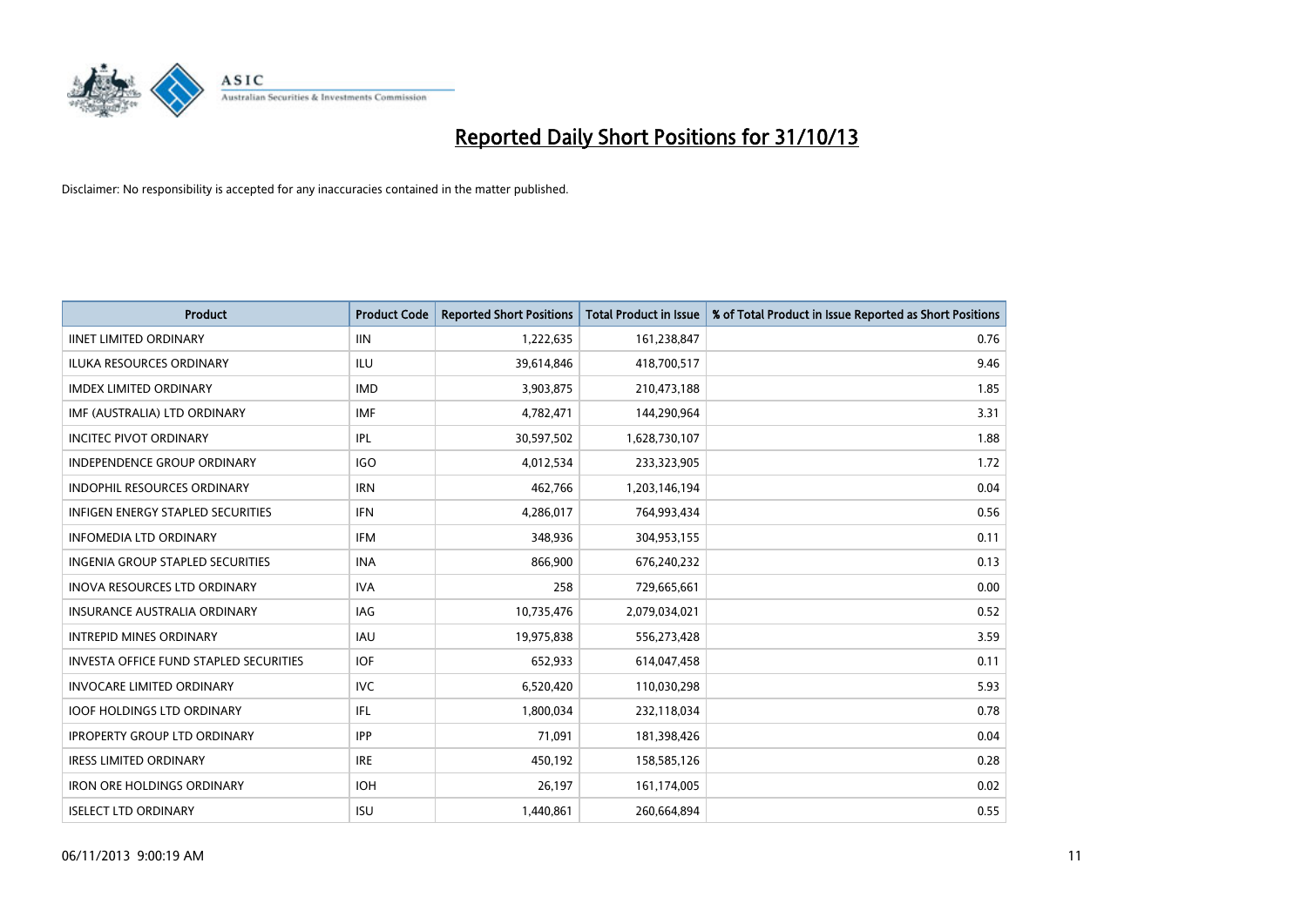

| <b>Product</b>                                  | <b>Product Code</b> | <b>Reported Short Positions</b> | <b>Total Product in Issue</b> | % of Total Product in Issue Reported as Short Positions |
|-------------------------------------------------|---------------------|---------------------------------|-------------------------------|---------------------------------------------------------|
| <b>IAMES HARDIE INDUST CHESS DEPOSITARY INT</b> | <b>IHX</b>          | 9,003,535                       | 442,685,722                   | 2.03                                                    |
| <b>JB HI-FI LIMITED ORDINARY</b>                | <b>JBH</b>          | 7,461,096                       | 99,920,797                    | 7.47                                                    |
| <b>JUMBO INTERACTIVE ORDINARY</b>               | JIN                 | 19,000                          | 43,752,560                    | 0.04                                                    |
| KAGARA LTD ORDINARY                             | KZL                 | 4,563,813                       | 798,953,117                   | 0.57                                                    |
| KAROON GAS AUSTRALIA ORDINARY                   | <b>KAR</b>          | 1,108,487                       | 255,841,581                   | 0.43                                                    |
| KATHMANDU HOLD LTD ORDINARY                     | <b>KMD</b>          | 23,308                          | 200,215,894                   | 0.01                                                    |
| <b>KBL MINING LIMITED ORDINARY</b>              | <b>KBL</b>          | 1.820                           | 393,535,629                   | 0.00                                                    |
| KINGSGATE CONSOLID. ORDINARY                    | <b>KCN</b>          | 18,581,228                      | 152,284,777                   | 12.20                                                   |
| KINGSROSE MINING LTD ORDINARY                   | <b>KRM</b>          | 503,272                         | 335,753,851                   | 0.15                                                    |
| LEIGHTON HOLDINGS ORDINARY                      | LEI                 | 22,891,565                      | 337,235,188                   | 6.79                                                    |
| LEND LEASE GROUP UNIT/ORD STAPLED               | <b>LLC</b>          | 6,102,421                       | 576,712,337                   | 1.06                                                    |
| LINC ENERGY LTD ORDINARY                        | <b>LNC</b>          | 11,452,552                      | 518,687,562                   | 2.21                                                    |
| LYCOPODIUM LIMITED ORDINARY                     | <b>LYL</b>          | 90                              | 38,955,103                    | 0.00                                                    |
| LYNAS CORPORATION ORDINARY                      | <b>LYC</b>          | 182,390,264                     | 1,961,060,594                 | 9.30                                                    |
| M2 TELECOMMUNICATION ORDINARY                   | <b>MTU</b>          | 7,953,627                       | 178,573,822                   | 4.45                                                    |
| <b>MACA LIMITED ORDINARY</b>                    | <b>MLD</b>          | 5,714                           | 172,500,000                   | 0.00                                                    |
| MACMAHON HOLDINGS ORDINARY                      | MAH                 | 1,991,417                       | 1,261,699,966                 | 0.16                                                    |
| MACO ATLAS ROADS GRP ORDINARY STAPLED           | <b>MQA</b>          | 13,590,004                      | 487,230,540                   | 2.79                                                    |
| MACOUARIE GROUP LTD ORDINARY                    | MQG                 | 2,318,106                       | 339,888,036                   | 0.68                                                    |
| MACQUARIE TELECOM GP ORDINARY                   | <b>MAQ</b>          | 4,290                           | 20,967,121                    | 0.02                                                    |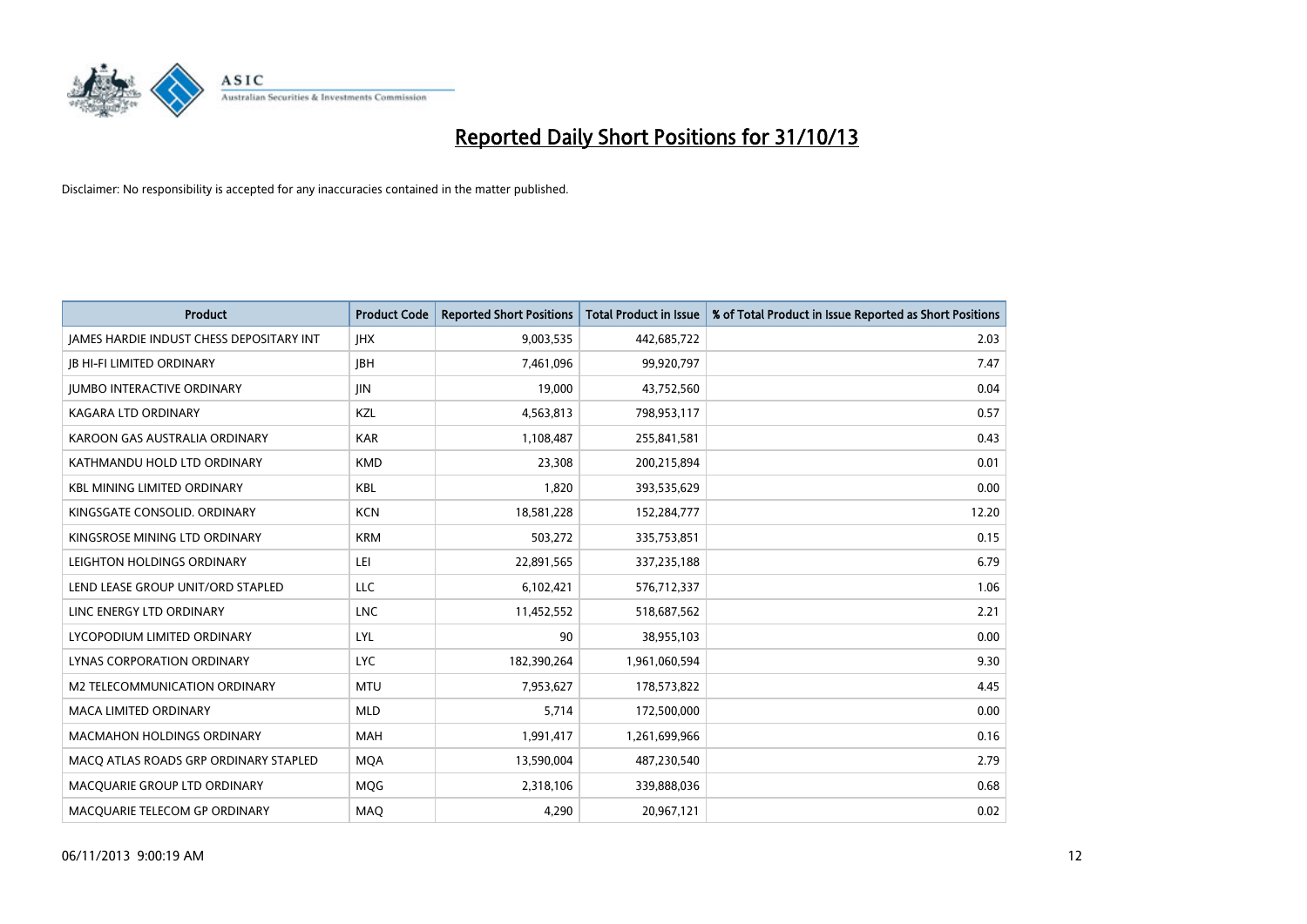

| <b>Product</b>                       | <b>Product Code</b> | <b>Reported Short Positions</b> | <b>Total Product in Issue</b> | % of Total Product in Issue Reported as Short Positions |
|--------------------------------------|---------------------|---------------------------------|-------------------------------|---------------------------------------------------------|
| MAGELLAN FIN GRP LTD ORDINARY        | <b>MFG</b>          | 637,853                         | 155,644,649                   | 0.41                                                    |
| <b>MATRIX C &amp; E LTD ORDINARY</b> | <b>MCE</b>          | 2,923,886                       | 94,555,428                    | 3.09                                                    |
| MAVERICK DRILLING ORDINARY           | <b>MAD</b>          | 8,845,448                       | 452,726,751                   | 1.95                                                    |
| <b>MAXITRANS INDUSTRIES ORDINARY</b> | <b>MXI</b>          | 499,638                         | 183,993,392                   | 0.27                                                    |
| MAYNE PHARMA LTD ORDINARY            | <b>MYX</b>          | 1,251,118                       | 563,459,968                   | 0.22                                                    |
| MCMILLAN SHAKESPEARE ORDINARY        | <b>MMS</b>          | 957,329                         | 74,523,965                    | 1.28                                                    |
| MEDUSA MINING LTD ORDINARY           | <b>MML</b>          | 2,580,381                       | 188,903,911                   | 1.37                                                    |
| MELBOURNE IT LIMITED ORDINARY        | <b>MLB</b>          | 306                             | 82,858,121                    | 0.00                                                    |
| MEO AUSTRALIA LTD ORDINARY           | <b>MEO</b>          | 10,845                          | 627,264,587                   | 0.00                                                    |
| MERIDIAN ENERGY INSTALMENT RECEIPTS  | <b>MEZCA</b>        | 262,500                         | 1,255,413,626                 | 0.02                                                    |
| <b>MERMAID MARINE ORDINARY</b>       | <b>MRM</b>          | 671,153                         | 232,652,241                   | 0.29                                                    |
| MESOBLAST LIMITED ORDINARY           | <b>MSB</b>          | 20,179,409                      | 317,350,901                   | 6.36                                                    |
| METALS X LIMITED ORDINARY            | <b>MLX</b>          | 123,073                         | 1,652,636,110                 | 0.01                                                    |
| METCASH LIMITED ORDINARY             | <b>MTS</b>          | 88,315,913                      | 880,704,786                   | 10.03                                                   |
| METMINCO LIMITED ORDINARY            | <b>MNC</b>          | 1,022,823                       | 1,749,543,023                 | 0.06                                                    |
| MICLYN EXP OFFSHR ORDINARY           | <b>MIO</b>          | 109,977                         | 281,754,775                   | 0.04                                                    |
| MIGHTY RIVER POWER ORDINARY          | <b>MYT</b>          | 1,952,595                       | 1,400,000,094                 | 0.14                                                    |
| MILTON CORPORATION ORDINARY          | <b>MLT</b>          | 33,032                          | 627,357,755                   | 0.01                                                    |
| MINCOR RESOURCES NL ORDINARY         | <b>MCR</b>          | 2,405,379                       | 188,208,274                   | 1.28                                                    |
| MINERAL DEPOSITS ORDINARY            | <b>MDL</b>          | 2,151,788                       | 83,538,786                    | 2.58                                                    |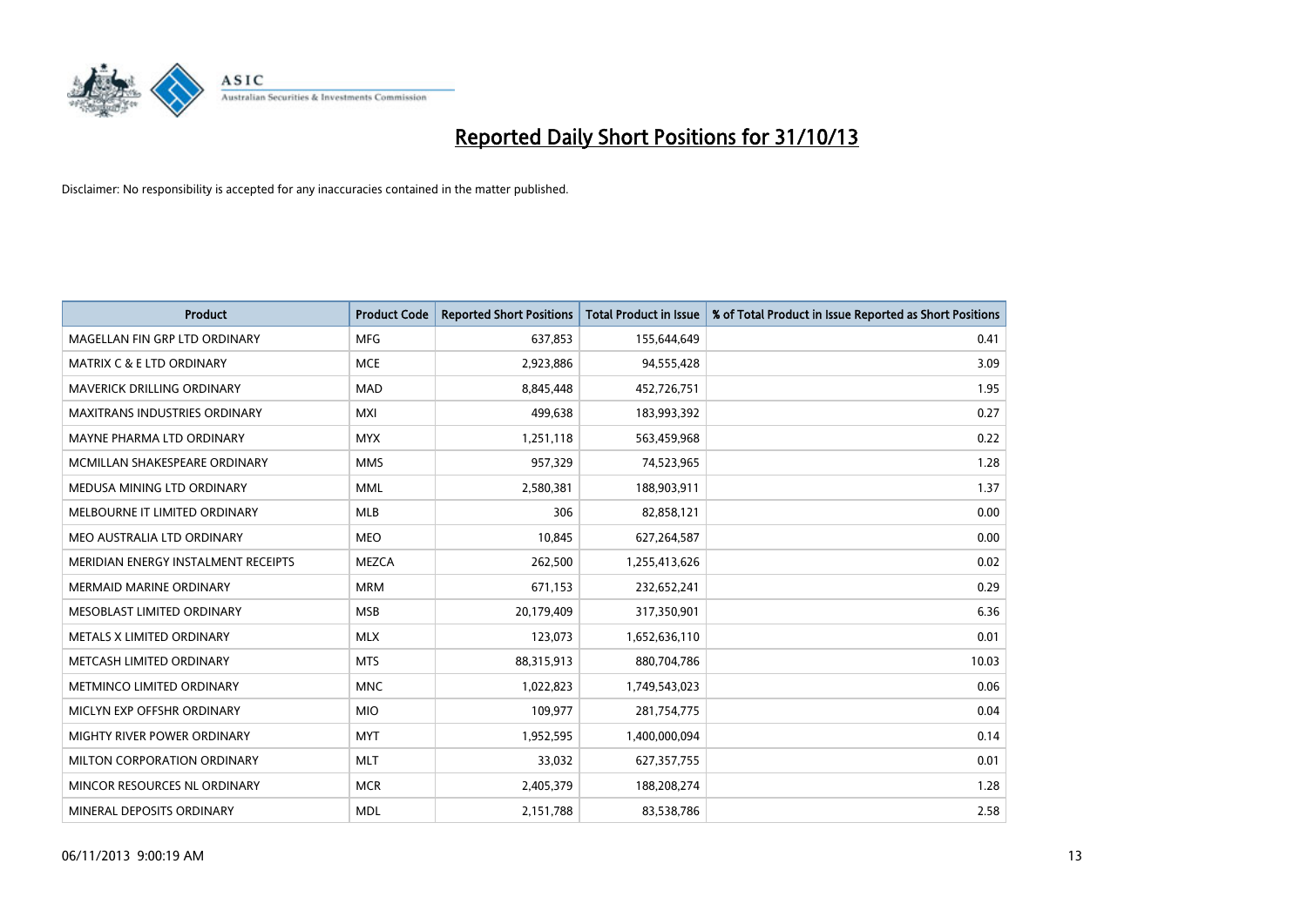

| <b>Product</b>                  | <b>Product Code</b> | <b>Reported Short Positions</b> | <b>Total Product in Issue</b> | % of Total Product in Issue Reported as Short Positions |
|---------------------------------|---------------------|---------------------------------|-------------------------------|---------------------------------------------------------|
| MINERAL RESOURCES, ORDINARY     | <b>MIN</b>          | 3,161,492                       | 186,112,198                   | 1.70                                                    |
| MIRABELA NICKEL LTD ORDINARY    | <b>MBN</b>          | 23,443,124                      | 876,801,147                   | 2.67                                                    |
| MIRVAC GROUP STAPLED SECURITIES | <b>MGR</b>          | 2,271,884                       | 3,664,938,678                 | 0.06                                                    |
| MOBILE EMBRACE LTD ORDINARY     | <b>MBE</b>          | 3,500                           | 307,877,790                   | 0.00                                                    |
| MOLOPO ENERGY LTD ORDINARY      | <b>MPO</b>          | 173,865                         | 246,724,091                   | 0.07                                                    |
| MONADELPHOUS GROUP ORDINARY     | <b>MND</b>          | 12,067,777                      | 92,308,047                    | 13.07                                                   |
| MORTGAGE CHOICE LTD ORDINARY    | MOC                 | 124,363                         | 123,431,282                   | 0.10                                                    |
| MOUNT GIBSON IRON ORDINARY      | <b>MGX</b>          | 8,104,990                       | 1,090,584,232                 | 0.74                                                    |
| MULTIPLEX SITES SITES           | <b>MXUPA</b>        | 1.299                           | 4,500,000                     | 0.03                                                    |
| MURCHISON METALS LTD ORDINARY   | <b>MMX</b>          | 216,291                         | 450,497,346                   | 0.05                                                    |
| MYER HOLDINGS LTD ORDINARY      | <b>MYR</b>          | 80,461,590                      | 585,594,551                   | 13.74                                                   |
| <b>MYSTATE LIMITED ORDINARY</b> | <b>MYS</b>          | 2,777                           | 87,177,445                    | 0.00                                                    |
| NANOSONICS LIMITED ORDINARY     | <b>NAN</b>          | 55,297                          | 262,822,463                   | 0.02                                                    |
| NATIONAL AUST. BANK ORDINARY    | <b>NAB</b>          | 10,278,410                      | 2,348,902,914                 | 0.44                                                    |
| NAVITAS LIMITED ORDINARY        | <b>NVT</b>          | 2,860,305                       | 375,416,910                   | 0.76                                                    |
| NEON ENERGY LIMITED ORDINARY    | <b>NEN</b>          | 1,601,153                       | 553,037,848                   | 0.29                                                    |
| NEW HOPE CORPORATION ORDINARY   | <b>NHC</b>          | 1,257,091                       | 830,715,225                   | 0.15                                                    |
| NEW STANDARD ENERGY ORDINARY    | <b>NSE</b>          | 322,032                         | 305,331,847                   | 0.11                                                    |
| NEWCREST MINING ORDINARY        | <b>NCM</b>          | 8,258,925                       | 766,510,971                   | 1.08                                                    |
| NEWS CORP A NON-VOTING CDI      | <b>NWSLV</b>        | 2,394,004                       | 4,087,188                     | 58.57                                                   |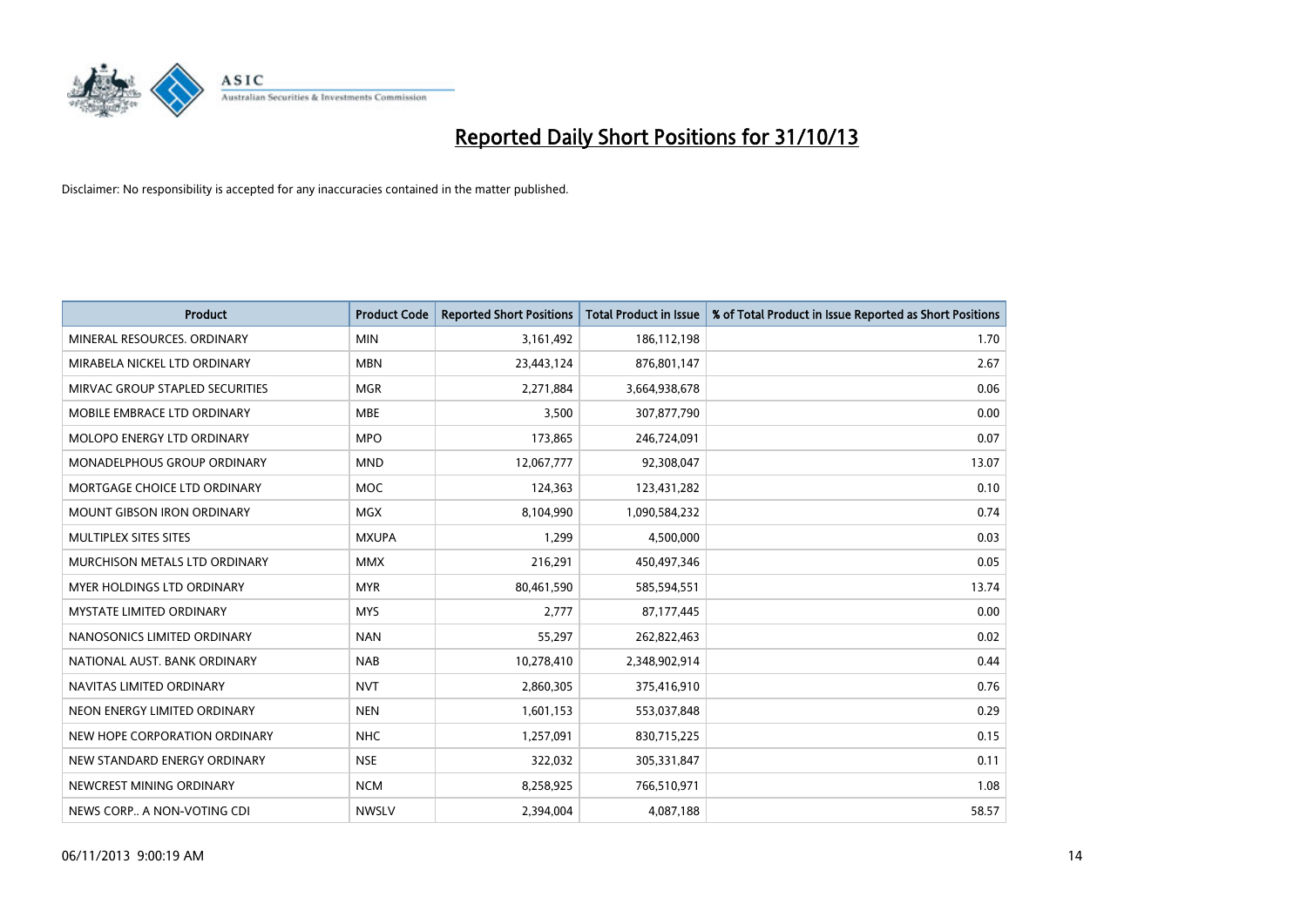

| <b>Product</b>                        | <b>Product Code</b> | <b>Reported Short Positions</b> | <b>Total Product in Issue</b> | % of Total Product in Issue Reported as Short Positions |
|---------------------------------------|---------------------|---------------------------------|-------------------------------|---------------------------------------------------------|
| NEWS CORP B VOTING CDI                | <b>NWS</b>          | 2,255,782                       | 26,728,911                    | 8.44                                                    |
| NEWSAT LIMITED ORDINARY               | <b>NWT</b>          | 185,433                         | 574,240,283                   | 0.03                                                    |
| NEXTDC LIMITED ORDINARY               | <b>NXT</b>          | 6,514,531                       | 192,904,486                   | 3.38                                                    |
| NEXUS ENERGY LIMITED ORDINARY         | <b>NXS</b>          | 1,001,607                       | 1,330,219,459                 | 0.08                                                    |
| NIB HOLDINGS LIMITED ORDINARY         | <b>NHF</b>          | 3,605,361                       | 439,004,182                   | 0.82                                                    |
| NIDO PETROLEUM ORDINARY               | <b>NDO</b>          | 542,402                         | 2,046,650,968                 | 0.03                                                    |
| NOBLE MINERAL RES ORDINARY            | <b>NMG</b>          | 2,365,726                       | 666,397,952                   | 0.36                                                    |
| NORTHERN IRON LTD ORDINARY            | <b>NFE</b>          | 922,658                         | 484,405,314                   | 0.19                                                    |
| NORTHERN STAR ORDINARY                | <b>NST</b>          | 5,077,646                       | 424,279,762                   | 1.20                                                    |
| NOVOGEN LIMITED ORDINARY              | <b>NRT</b>          | 118,991                         | 144,622,257                   | 0.08                                                    |
| NRW HOLDINGS LIMITED ORDINARY         | <b>NWH</b>          | 12,530,230                      | 278,888,011                   | 4.49                                                    |
| NUCOAL RESOURCES LTD ORDINARY         | <b>NCR</b>          | 90,001                          | 768,612,354                   | 0.01                                                    |
| NUFARM LIMITED ORDINARY               | <b>NUF</b>          | 12,566,737                      | 263,335,277                   | 4.77                                                    |
| OAKTON LIMITED ORDINARY               | <b>OKN</b>          | 30,002                          | 89,968,985                    | 0.03                                                    |
| OCEANAGOLD CORP. CHESS DEPOSITARY INT | <b>OGC</b>          | 195,355                         | 293,587,920                   | 0.07                                                    |
| OIL SEARCH LTD ORDINARY               | OSH                 | 3,651,664                       | 1,343,361,150                 | 0.27                                                    |
| OM HOLDINGS LIMITED ORDINARY          | OMH                 | 2,610,903                       | 733,423,337                   | 0.36                                                    |
| ORICA LIMITED ORDINARY                | ORI                 | 9,855,528                       | 368,203,632                   | 2.68                                                    |
| ORIGIN ENERGY ORDINARY                | <b>ORG</b>          | 8,405,026                       | 1,101,225,151                 | 0.76                                                    |
| OROCOBRE LIMITED ORDINARY             | <b>ORE</b>          | 652,822                         | 117,745,140                   | 0.55                                                    |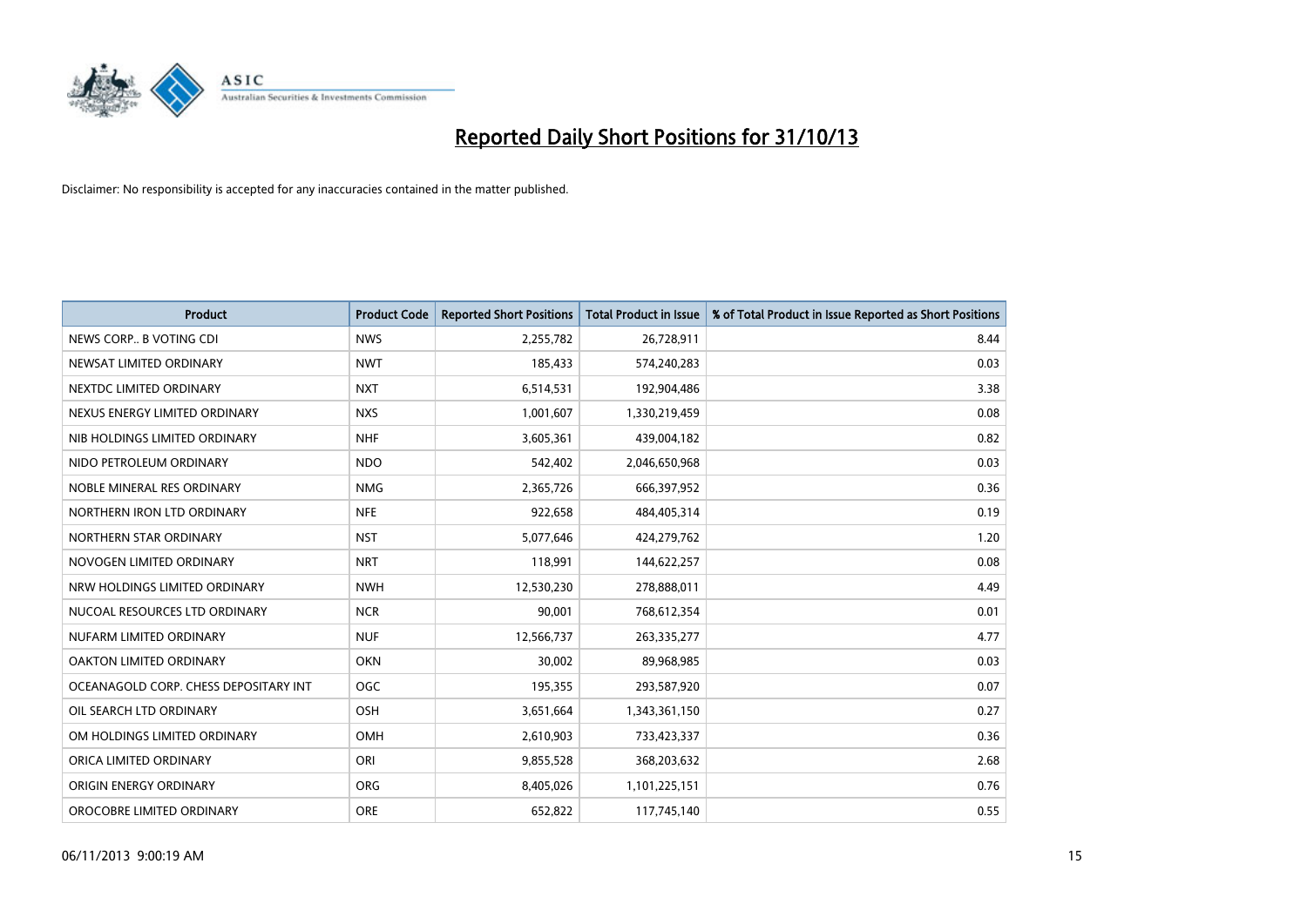

| <b>Product</b>               | <b>Product Code</b> | <b>Reported Short Positions</b> | <b>Total Product in Issue</b> | % of Total Product in Issue Reported as Short Positions |
|------------------------------|---------------------|---------------------------------|-------------------------------|---------------------------------------------------------|
| OROTONGROUP LIMITED ORDINARY | ORL                 | 335,898                         | 40,880,902                    | 0.82                                                    |
| OZ MINERALS ORDINARY         | OZL                 | 9,516,565                       | 303,470,022                   | 3.14                                                    |
| OZFOREX GROUP LTD ORDINARY   | <b>OFX</b>          | 62,514                          | 240,000,000                   | 0.03                                                    |
| PACIFIC BRANDS ORDINARY      | <b>PBG</b>          | 8,530,602                       | 912,915,695                   | 0.93                                                    |
| PALADIN ENERGY LTD ORDINARY  | <b>PDN</b>          | 90,994,288                      | 963,332,074                   | 9.45                                                    |
| PANAUST LIMITED ORDINARY     | <b>PNA</b>          | 3,525,245                       | 619,765,589                   | 0.57                                                    |
| PANORAMIC RESOURCES ORDINARY | PAN                 | 60,910                          | 263,285,132                   | 0.02                                                    |
| PANTERRA GOLD LTD ORDINARY   | PGI                 | $\mathbf{1}$                    | 761,580,455                   | 0.00                                                    |
| PAPERLINX LIMITED ORDINARY   | <b>PPX</b>          | 48,101                          | 609,280,761                   | 0.01                                                    |
| PAPILLON RES LTD ORDINARY    | <b>PIR</b>          | 5,863,200                       | 338,344,210                   | 1.73                                                    |
| PATTIES FOODS LTD ORDINARY   | <b>PFL</b>          | 33,841                          | 139,065,639                   | 0.02                                                    |
| PEET LIMITED ORDINARY        | <b>PPC</b>          | 362,699                         | 433,389,348                   | 0.08                                                    |
| PERILYA LIMITED ORDINARY     | PEM                 | 1,528                           | 769,316,426                   | 0.00                                                    |
| PERPETUAL LIMITED ORDINARY   | PPT                 | 2,430,111                       | 42,002,824                    | 5.79                                                    |
| PERSEUS MINING LTD ORDINARY  | PRU                 | 5,450,563                       | 457,962,088                   | 1.19                                                    |
| PHARMAXIS LTD ORDINARY       | <b>PXS</b>          | 2,744,616                       | 308,548,389                   | 0.89                                                    |
| PLATINUM ASSET ORDINARY      | <b>PTM</b>          | 2,539,626                       | 578,485,695                   | 0.44                                                    |
| PLATINUM AUSTRALIA ORDINARY  | PLA                 | 836,127                         | 504,968,043                   | 0.17                                                    |
| PMI GOLD CORP CDI 1:1        | <b>PVM</b>          | 240,217                         | 159,968,561                   | 0.15                                                    |
| PMP LIMITED ORDINARY         | <b>PMP</b>          | 1,532,620                       | 323,781,124                   | 0.47                                                    |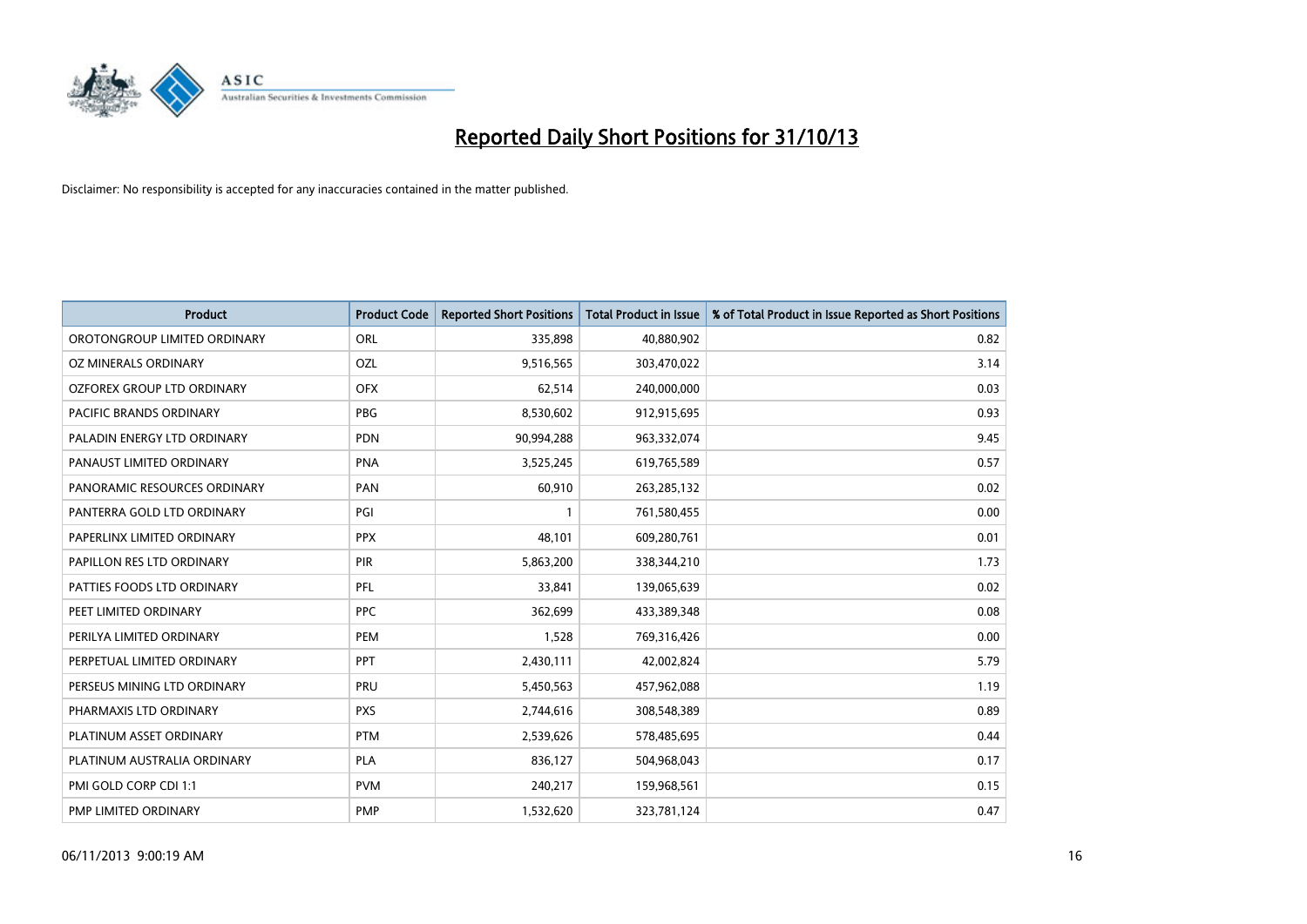

| <b>Product</b>                    | <b>Product Code</b> | <b>Reported Short Positions</b> | <b>Total Product in Issue</b> | % of Total Product in Issue Reported as Short Positions |
|-----------------------------------|---------------------|---------------------------------|-------------------------------|---------------------------------------------------------|
| PRANA BIOTECHNOLOGY ORDINARY      | PBT                 | 744,113                         | 408,405,897                   | 0.18                                                    |
| PREMIER INVESTMENTS ORDINARY      | <b>PMV</b>          | 1,131,114                       | 155,260,478                   | 0.73                                                    |
| PRIMA BIOMED LTD ORDINARY         | <b>PRR</b>          | 44,394                          | 1,228,709,341                 | 0.00                                                    |
| PRIMARY HEALTH CARE ORDINARY      | <b>PRY</b>          | 19,199,639                      | 504,956,647                   | 3.80                                                    |
| PRIME MEDIA GRP LTD ORDINARY      | <b>PRT</b>          | 899,331                         | 366,330,303                   | 0.25                                                    |
| PROGRAMMED ORDINARY               | <b>PRG</b>          | 235,275                         | 118,229,190                   | 0.20                                                    |
| <b>QANTAS AIRWAYS ORDINARY</b>    | QAN                 | 40,888,431                      | 2,212,979,740                 | 1.85                                                    |
| OBE INSURANCE GROUP ORDINARY      | <b>OBE</b>          | 14,168,880                      | 1,226,855,950                 | 1.15                                                    |
| ORXPHARMA LTD ORDINARY            | <b>QRX</b>          | 104,709                         | 144,785,606                   | 0.07                                                    |
| <b>OUBE HOLDINGS LTD ORDINARY</b> | QUB                 | 13,787,988                      | 931,433,499                   | 1.48                                                    |
| RAMELIUS RESOURCES ORDINARY       | <b>RMS</b>          | 166,727                         | 364,440,380                   | 0.05                                                    |
| RAMSAY HEALTH CARE ORDINARY       | <b>RHC</b>          | 1,965,442                       | 202,081,252                   | 0.97                                                    |
| <b>RCR TOMLINSON ORDINARY</b>     | <b>RCR</b>          | 150,561                         | 136,696,590                   | 0.11                                                    |
| <b>REA GROUP ORDINARY</b>         | <b>REA</b>          | 1,096,526                       | 131,714,699                   | 0.83                                                    |
| <b>RECKON LIMITED ORDINARY</b>    | <b>RKN</b>          | 52,133                          | 128,103,484                   | 0.04                                                    |
| RED 5 LIMITED ORDINARY            | <b>RED</b>          | 1,004,639                       | 635,488,008                   | 0.16                                                    |
| <b>RED FORK ENERGY ORDINARY</b>   | <b>RFE</b>          | 3,683,295                       | 499,551,719                   | 0.74                                                    |
| REDBANK ENERGY LTD ORDINARY       | AEJ                 | 13                              | 786,287                       | 0.00                                                    |
| REECE AUSTRALIA LTD. ORDINARY     | <b>REH</b>          | 9,020                           | 99,600,000                    | 0.01                                                    |
| REED RESOURCES LTD ORDINARY       | <b>RDR</b>          | 50,000                          | 523,453,895                   | 0.01                                                    |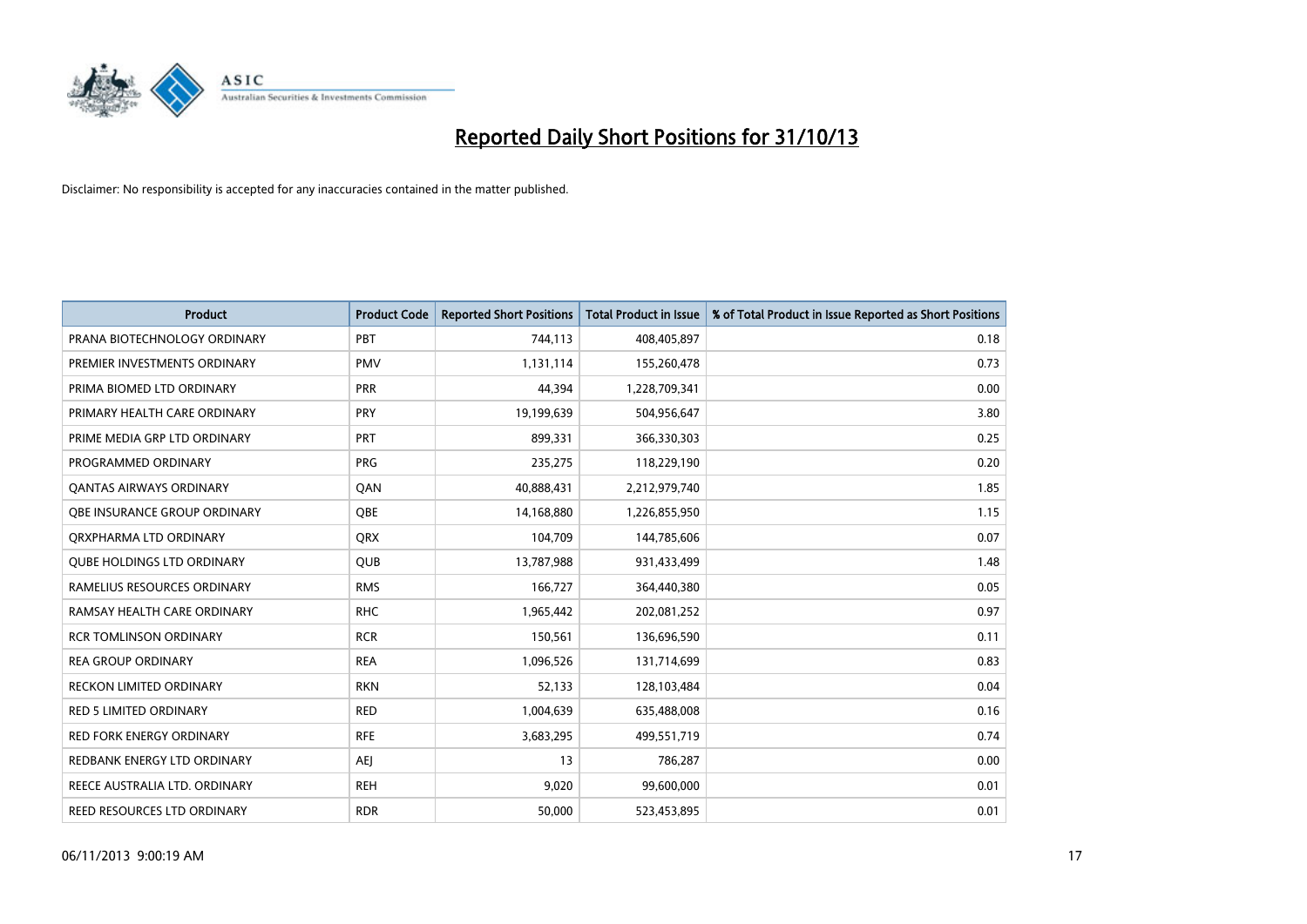

| <b>Product</b>                      | <b>Product Code</b> | <b>Reported Short Positions</b> | <b>Total Product in Issue</b> | % of Total Product in Issue Reported as Short Positions |
|-------------------------------------|---------------------|---------------------------------|-------------------------------|---------------------------------------------------------|
| <b>REGIS RESOURCES ORDINARY</b>     | <b>RRL</b>          | 6,837,821                       | 479,592,829                   | 1.43                                                    |
| RESMED INC CDI 10:1                 | <b>RMD</b>          | 15,407,573                      | 1,420,542,770                 | 1.08                                                    |
| <b>RESOLUTE MINING ORDINARY</b>     | <b>RSG</b>          | 8,612,790                       | 640,994,224                   | 1.34                                                    |
| RESOURCE EQUIP LTD ORDINARY         | <b>ROL</b>          | 5,000                           | 249,065,471                   | 0.00                                                    |
| <b>RESOURCE GENERATION ORDINARY</b> | <b>RES</b>          | 224,300                         | 569,396,004                   | 0.04                                                    |
| RETAIL FOOD GROUP ORDINARY          | <b>RFG</b>          | 3,162,995                       | 130,381,190                   | 2.43                                                    |
| REX MINERALS LIMITED ORDINARY       | <b>RXM</b>          | 3,086,462                       | 188,907,284                   | 1.63                                                    |
| <b>RHG LIMITED ORDINARY</b>         | <b>RHG</b>          | 1,085                           | 308,483,177                   | 0.00                                                    |
| <b>RIALTO ENERGY ORDINARY</b>       | <b>RIA</b>          | 41                              | 1,155,765,100                 | 0.00                                                    |
| RIDLEY CORPORATION ORDINARY         | <b>RIC</b>          | 94,163                          | 307,817,071                   | 0.03                                                    |
| RIO TINTO LIMITED ORDINARY          | <b>RIO</b>          | 5,117,401                       | 435,758,720                   | 1.17                                                    |
| ROBUST RESOURCES ORDINARY           | <b>ROL</b>          | 10,000                          | 102,830,646                   | 0.01                                                    |
| ROC OIL COMPANY ORDINARY            | <b>ROC</b>          | 1,132,334                       | 683,235,552                   | 0.17                                                    |
| <b>RURALCO HOLDINGS ORDINARY</b>    | <b>RHL</b>          | 1,000                           | 55,019,284                    | 0.00                                                    |
| SAI GLOBAL LIMITED ORDINARY         | SAI                 | 6,697,795                       | 210,714,727                   | 3.18                                                    |
| SALMAT LIMITED ORDINARY             | <b>SLM</b>          | 998                             | 159,812,799                   | 0.00                                                    |
| SAMSON OIL & GAS LTD ORDINARY       | SSN                 | 1,762,000                       | 2,547,627,193                 | 0.07                                                    |
| SANDFIRE RESOURCES ORDINARY         | <b>SFR</b>          | 1,458,411                       | 155,640,968                   | 0.94                                                    |
| <b>SANTOS LTD ORDINARY</b>          | <b>STO</b>          | 4,722,186                       | 970,198,425                   | 0.49                                                    |
| SARACEN MINERAL ORDINARY            | SAR                 | 3,114,778                       | 595,263,186                   | 0.52                                                    |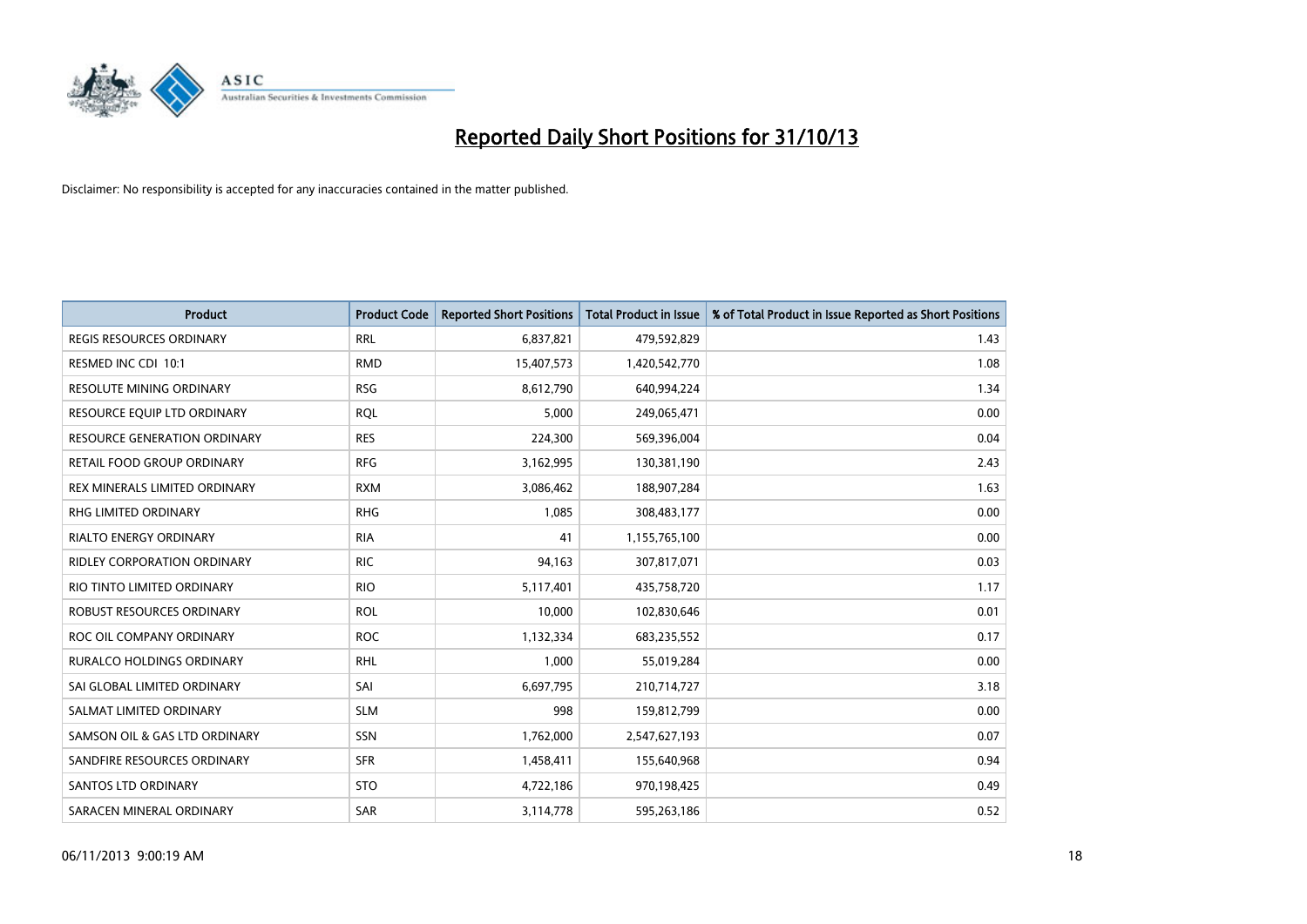

| <b>Product</b>                               | <b>Product Code</b> | <b>Reported Short Positions</b> | <b>Total Product in Issue</b> | % of Total Product in Issue Reported as Short Positions |
|----------------------------------------------|---------------------|---------------------------------|-------------------------------|---------------------------------------------------------|
| <b>SCA PROPERTY GROUP STAPLED SECURITIES</b> | <b>SCP</b>          | 34,053,231                      | 642,417,140                   | 5.30                                                    |
| SEDGMAN LIMITED ORDINARY                     | SDM                 | 271,972                         | 223,224,636                   | 0.12                                                    |
| <b>SEEK LIMITED ORDINARY</b>                 | <b>SEK</b>          | 14,256,860                      | 339,071,750                   | 4.20                                                    |
| SELECT HARVESTS ORDINARY                     | SHV                 | 67,051                          | 57,815,720                    | 0.12                                                    |
| SENEX ENERGY LIMITED ORDINARY                | <b>SXY</b>          | 4,900,962                       | 1,144,008,917                 | 0.43                                                    |
| SERVICE STREAM ORDINARY                      | <b>SSM</b>          | 100                             | 283,418,867                   | 0.00                                                    |
| SEVEN GROUP HOLDINGS ORDINARY                | <b>SVW</b>          | 4,910,634                       | 308,160,281                   | 1.59                                                    |
| SEVEN WEST MEDIA LTD ORDINARY                | SWM                 | 6,174,722                       | 999,160,872                   | 0.62                                                    |
| SIGMA PHARMACEUTICAL ORDINARY                | <b>SIP</b>          | 2,647,459                       | 1,125,275,419                 | 0.24                                                    |
| SILEX SYSTEMS ORDINARY                       | <b>SLX</b>          | 2,573,743                       | 170,252,909                   | 1.51                                                    |
| SILVER CHEF LIMITED ORDINARY                 | <b>SIV</b>          | 6,753                           | 29,333,629                    | 0.02                                                    |
| SILVER LAKE RESOURCE ORDINARY                | <b>SLR</b>          | 11,821,286                      | 437,594,758                   | 2.70                                                    |
| SIMS METAL MGMT LTD ORDINARY                 | SGM                 | 12,052,128                      | 204,343,252                   | 5.90                                                    |
| SINGAPORE TELECOMM. CHESS DEPOSITARY INT     | SGT                 | 3,713,806                       | 149,779,918                   | 2.48                                                    |
| SIRIUS RESOURCES NL ORDINARY                 | <b>SIR</b>          | 5,593,678                       | 227,770,167                   | 2.46                                                    |
| SIRTEX MEDICAL ORDINARY                      | <b>SRX</b>          | 426,534                         | 56,108,439                    | 0.76                                                    |
| SKILLED GROUP LTD ORDINARY                   | <b>SKE</b>          | 5,711,058                       | 233,871,364                   | 2.44                                                    |
| <b>SKY NETWORK ORDINARY</b>                  | <b>SKT</b>          | 169,702                         | 389,139,785                   | 0.04                                                    |
| SKYCITY ENT GRP LTD ORDINARY                 | <b>SKC</b>          | 641,998                         | 580,016,676                   | 0.11                                                    |
| <b>SLATER &amp; GORDON ORDINARY</b>          | SGH                 | 139,307                         | 198,846,598                   | 0.07                                                    |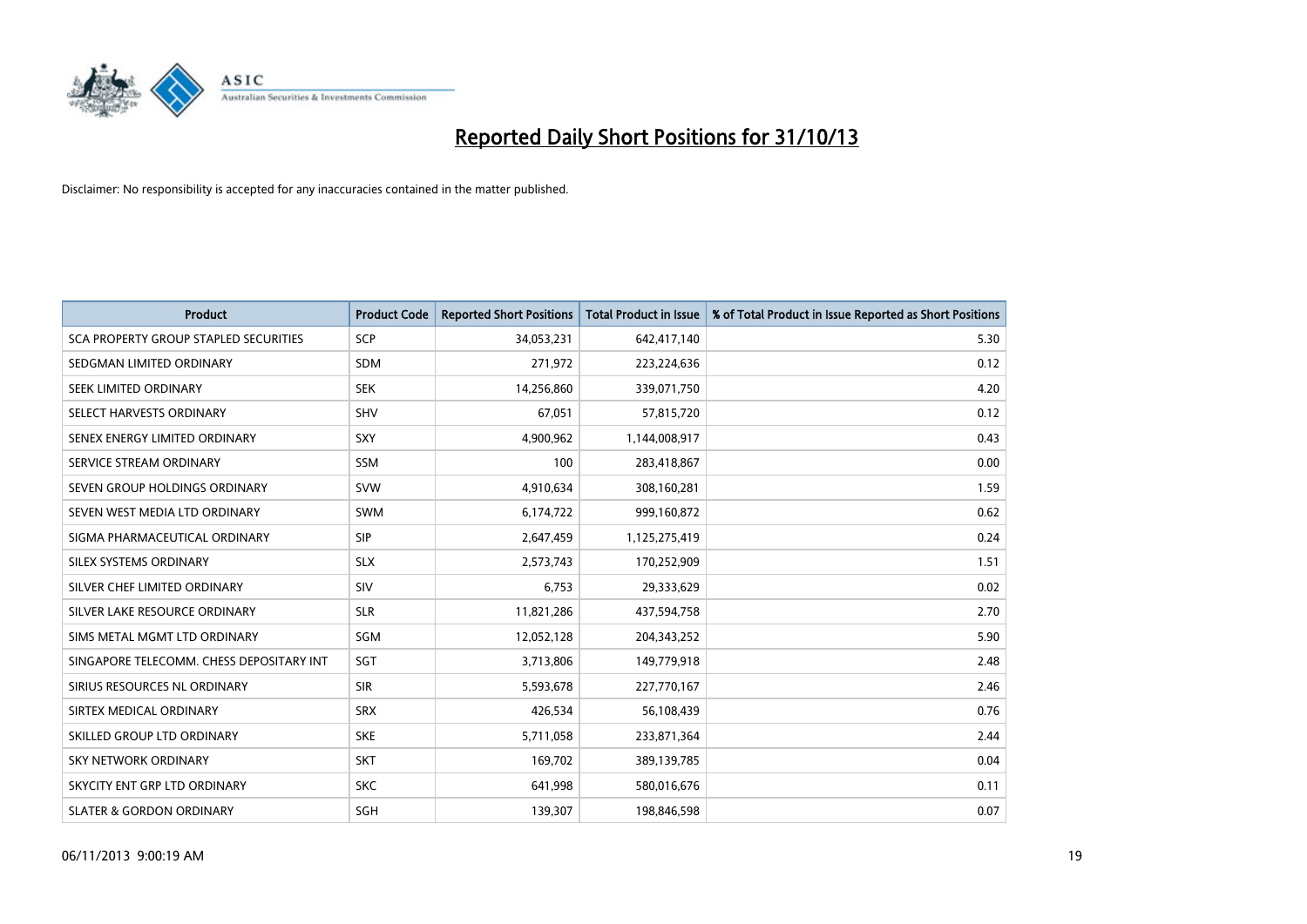

| <b>Product</b>                           | <b>Product Code</b> | <b>Reported Short Positions</b> | <b>Total Product in Issue</b> | % of Total Product in Issue Reported as Short Positions |
|------------------------------------------|---------------------|---------------------------------|-------------------------------|---------------------------------------------------------|
| SMS MANAGEMENT, ORDINARY                 | SMX                 | 3,270,206                       | 70,099,763                    | 4.67                                                    |
| SONIC HEALTHCARE ORDINARY                | <b>SHL</b>          | 4,685,190                       | 400,420,556                   | 1.17                                                    |
| SOUL PATTINSON (W.H) ORDINARY            | SOL                 | 104,237                         | 239,395,320                   | 0.04                                                    |
| SOUTH BOULDER MINES ORDINARY             | <b>STB</b>          | $\mathbf{1}$                    | 127,952,826                   | 0.00                                                    |
| SP AUSNET STAPLED SECURITIES             | SPN                 | 34,919,342                      | 3,376,325,523                 | 1.03                                                    |
| SPARK INFRASTRUCTURE STAPLED NOTE & UNIT | SKI                 | 46,822,537                      | 1,326,734,264                 | 3.53                                                    |
| SPDR 200 FUND ETF UNITS                  | <b>STW</b>          | 88,609                          | 44,278,688                    | 0.20                                                    |
| SPECIALTY FASHION ORDINARY               | <b>SFH</b>          | 110,001                         | 192,236,121                   | 0.06                                                    |
| ST BARBARA LIMITED ORDINARY              | <b>SBM</b>          | 7,203,849                       | 488,074,077                   | 1.48                                                    |
| STARPHARMA HOLDINGS ORDINARY             | SPL                 | 15,016,427                      | 284,164,948                   | 5.28                                                    |
| STEADFAST GROUP LTD ORDINARY             | <b>SDF</b>          | 167,391                         | 500,873,408                   | 0.03                                                    |
| STHN CROSS MEDIA ORDINARY                | <b>SXL</b>          | 8,297,868                       | 705,099,800                   | 1.18                                                    |
| STOCKLAND UNITS/ORD STAPLED              | SGP                 | 13,222,137                      | 2,305,750,747                 | 0.57                                                    |
| STRAITS RES LTD. ORDINARY                | SRO                 | 31,522                          | 1,164,150,159                 | 0.00                                                    |
| STRIKE ENERGY LTD ORDINARY               | <b>STX</b>          | 5,000                           | 706,519,664                   | 0.00                                                    |
| <b>STW COMMUNICATIONS ORDINARY</b>       | SGN                 | 1,319,366                       | 403,828,512                   | 0.33                                                    |
| SUNCORP GROUP LTD ORDINARY               | <b>SUN</b>          | 3,562,894                       | 1,286,600,980                 | 0.28                                                    |
| SUNDANCE ENERGY ORDINARY                 | <b>SEA</b>          | 250,830                         | 462,611,982                   | 0.05                                                    |
| SUNDANCE RESOURCES ORDINARY              | SDL                 | 54,367,401                      | 3,073,110,985                 | 1.77                                                    |
| SUNLAND GROUP LTD ORDINARY               | <b>SDG</b>          | 18,391                          | 181,710,087                   | 0.01                                                    |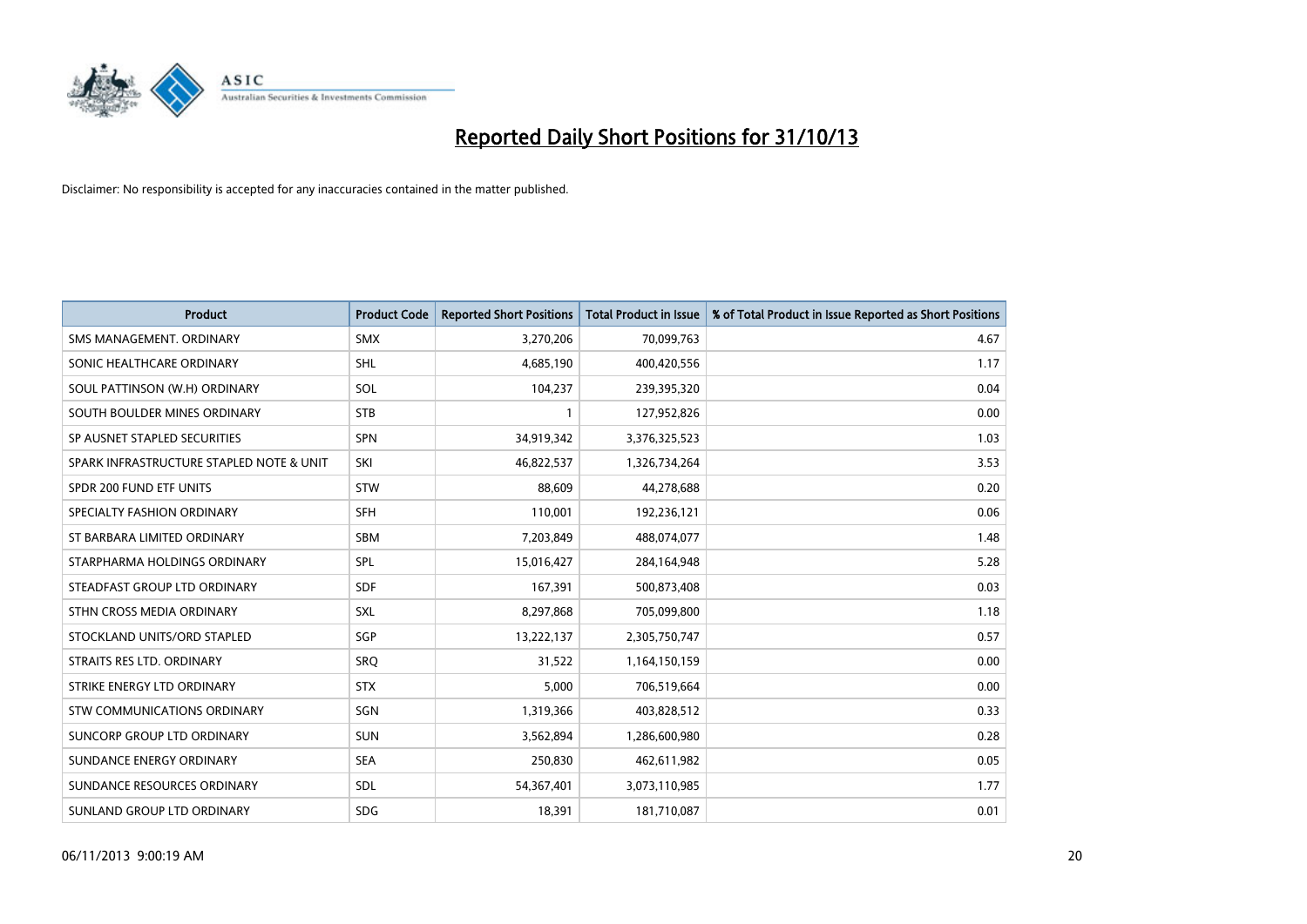

| <b>Product</b>                   | <b>Product Code</b> | <b>Reported Short Positions</b> | <b>Total Product in Issue</b> | % of Total Product in Issue Reported as Short Positions |
|----------------------------------|---------------------|---------------------------------|-------------------------------|---------------------------------------------------------|
| SUPER RET REP LTD ORDINARY       | <b>SUL</b>          | 1,209,503                       | 196,731,620                   | 0.61                                                    |
| SYD AIRPORT STAPLED US PROHIBIT. | <b>SYD</b>          | 22,511,774                      | 2,194,322,759                 | 1.03                                                    |
| SYRAH RESOURCES ORDINARY         | <b>SYR</b>          | 2,798,452                       | 148,380,123                   | 1.89                                                    |
| TABCORP HOLDINGS LTD ORDINARY    | <b>TAH</b>          | 19,980,847                      | 754,274,706                   | 2.65                                                    |
| TANAMI GOLD NL ORDINARY          | <b>TAM</b>          | 41                              | 587,548,523                   | 0.00                                                    |
| TAP OIL LIMITED ORDINARY         | <b>TAP</b>          | 195,045                         | 241,608,606                   | 0.08                                                    |
| TASSAL GROUP LIMITED ORDINARY    | TGR                 | 88,722                          | 146,507,029                   | 0.06                                                    |
| TATTS GROUP LTD ORDINARY         | <b>TTS</b>          | 11,311,902                      | 1,416,867,821                 | 0.80                                                    |
| TELECOM CORPORATION ORDINARY     | <b>TEL</b>          | 5,122,810                       | 1,822,303,137                 | 0.28                                                    |
| TELSTRA CORPORATION, ORDINARY    | <b>TLS</b>          | 12,584,696                      | 12,443,074,357                | 0.10                                                    |
| TEN NETWORK HOLDINGS ORDINARY    | <b>TEN</b>          | 125,958,438                     | 2,586,970,845                 | 4.87                                                    |
| TERANGA GOLD CORP CDI 1:1        | <b>TGZ</b>          | 983,737                         | 172,466,316                   | 0.57                                                    |
| TFS CORPORATION LTD ORDINARY     | <b>TFC</b>          | 160,158                         | 279,621,829                   | 0.06                                                    |
| THE REJECT SHOP ORDINARY         | <b>TRS</b>          | 2,046,412                       | 28,826,248                    | 7.10                                                    |
| THORN GROUP LIMITED ORDINARY     | <b>TGA</b>          | 58,843                          | 148,897,155                   | 0.04                                                    |
| TIGER RESOURCES ORDINARY         | <b>TGS</b>          | 828,258                         | 674,770,269                   | 0.12                                                    |
| TIGERS REALM COAL ORDINARY       | TIG                 | 5,200                           | 524,223,017                   | 0.00                                                    |
| TITAN ENERGY SERVICE ORDINARY    | <b>TTN</b>          | 40,081                          | 48,472,270                    | 0.08                                                    |
| TOLL HOLDINGS LTD ORDINARY       | <b>TOL</b>          | 26,125,553                      | 717,133,875                   | 3.64                                                    |
| TORO ENERGY LIMITED ORDINARY     | <b>TOE</b>          | 139,845                         | 1,041,936,676                 | 0.01                                                    |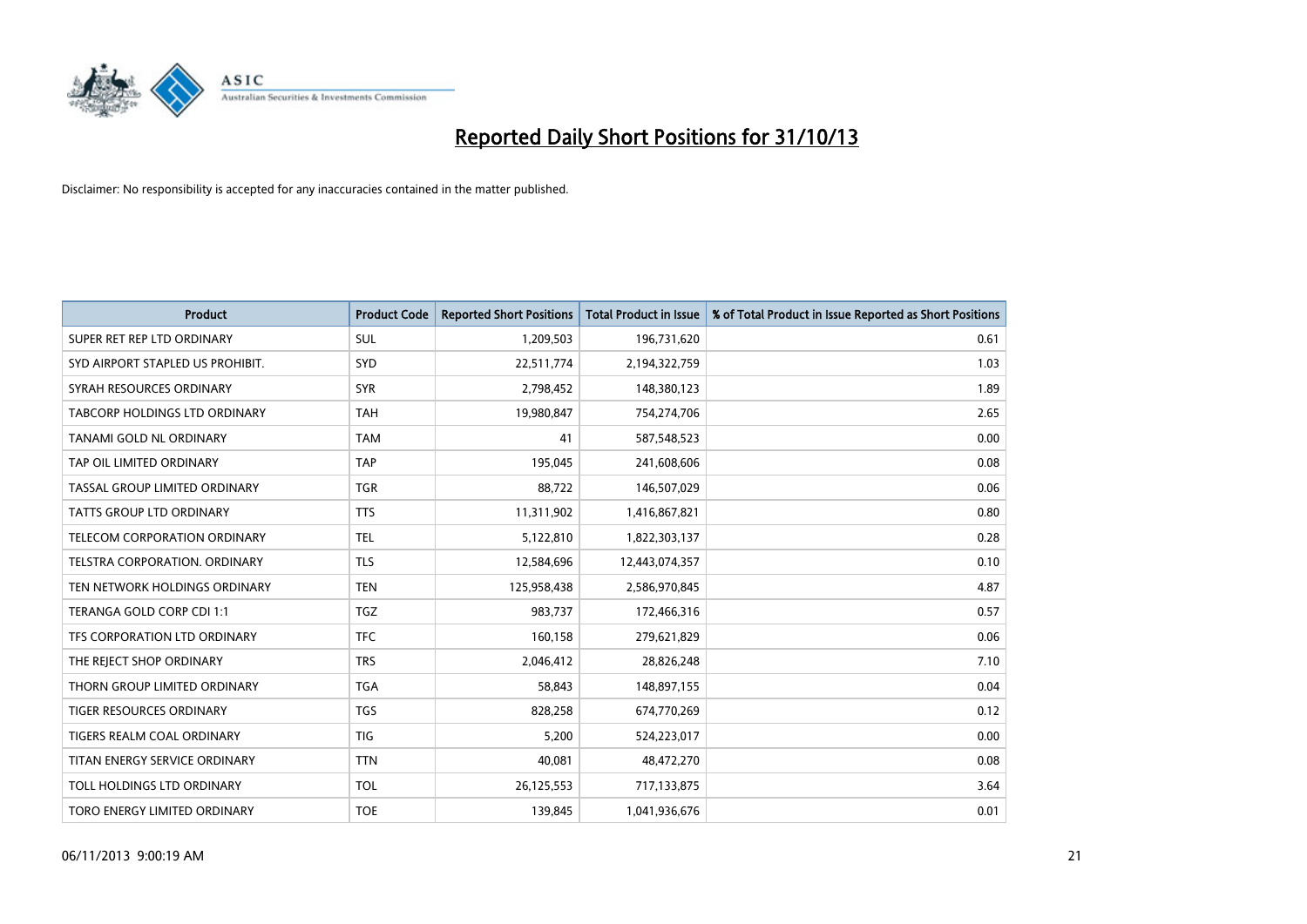

| <b>Product</b>                        | <b>Product Code</b> | <b>Reported Short Positions</b> | <b>Total Product in Issue</b> | % of Total Product in Issue Reported as Short Positions |
|---------------------------------------|---------------------|---------------------------------|-------------------------------|---------------------------------------------------------|
| TOX FREE SOLUTIONS ORDINARY           | <b>TOX</b>          | 1,298,339                       | 132,519,859                   | 0.98                                                    |
| TPG TELECOM LIMITED ORDINARY          | <b>TPM</b>          | 2,533,740                       | 793,808,141                   | 0.32                                                    |
| <b>TRADE ME GROUP ORDINARY</b>        | <b>TME</b>          | 591,706                         | 396,261,129                   | 0.15                                                    |
| TRANSFIELD SERVICES ORDINARY          | <b>TSE</b>          | 40,291,559                      | 512,457,716                   | 7.86                                                    |
| TRANSPACIFIC INDUST, ORDINARY         | <b>TPI</b>          | 22,787,864                      | 1,578,563,490                 | 1.44                                                    |
| TRANSURBAN GROUP TRIPLE STAPLED SEC.  | <b>TCL</b>          | 2,759,561                       | 1,485,500,376                 | 0.19                                                    |
| <b>TREASURY GROUP ORDINARY</b>        | <b>TRG</b>          | 25,914                          | 23,070,755                    | 0.11                                                    |
| TREASURY WINE ESTATE ORDINARY         | <b>TWE</b>          | 25,799,635                      | 647,227,144                   | 3.99                                                    |
| TROY RESOURCES LTD ORDINARY           | <b>TRY</b>          | 379,028                         | 167,730,292                   | 0.23                                                    |
| TWENTY-FIRST FOX INC A NON-VOTING CDI | <b>FOXLV</b>        | 1,106,173                       | 17,619,377                    | 6.28                                                    |
| TWENTY-FIRST FOX INC B VOTING CDI     | <b>FOX</b>          | 1,915,985                       | 208,434,066                   | 0.92                                                    |
| UGL LIMITED ORDINARY                  | UGL                 | 20,131,660                      | 166,511,240                   | 12.09                                                   |
| UNILIFE CORPORATION CDI 6:1           | <b>UNS</b>          | 7,954                           | 284,039,004                   | 0.00                                                    |
| <b>UXC LIMITED ORDINARY</b>           | <b>UXC</b>          | 548,940                         | 313,856,812                   | 0.17                                                    |
| <b>VENTURE MINERALS ORDINARY</b>      | <b>VMS</b>          | 193,000                         | 287,320,170                   | 0.07                                                    |
| VILLA WORLD LTD. ORDINARY             | <b>VLW</b>          | 61,765                          | 83,163,863                    | 0.07                                                    |
| VILLAGE ROADSHOW LTD ORDINARY         | <b>VRL</b>          | 385,966                         | 159,486,203                   | 0.24                                                    |
| <b>VIRGIN AUS HLDG LTD ORDINARY</b>   | <b>VAH</b>          | 151,348,880                     | 2,589,840,317                 | 5.84                                                    |
| <b>VIRTUS HEALTH LTD ORDINARY</b>     | <b>VRT</b>          | 24,757                          | 79,536,601                    | 0.03                                                    |
| VISION EYE INSTITUTE ORDINARY         | <b>VEI</b>          | 78,796                          | 160,657,741                   | 0.05                                                    |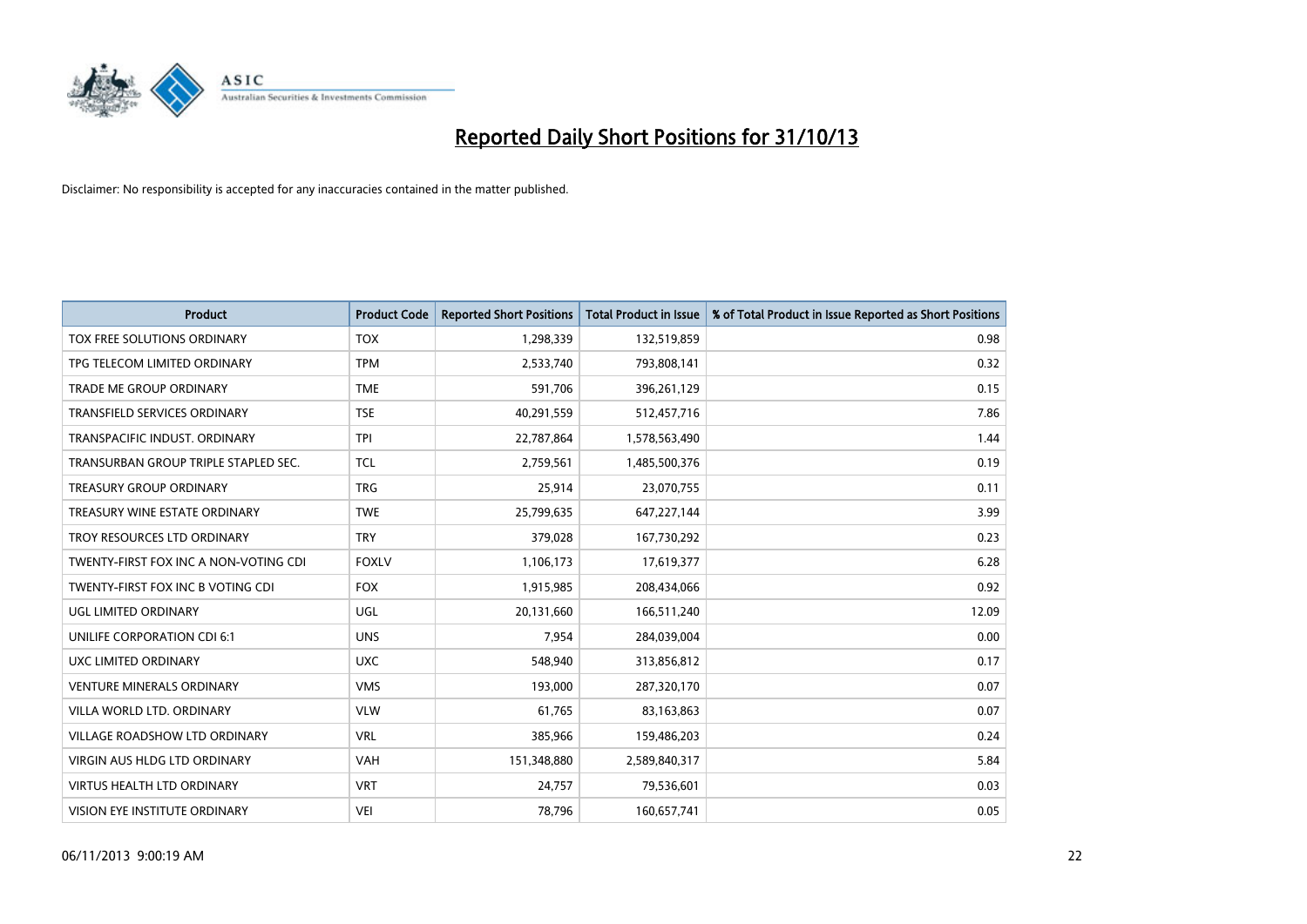

| <b>Product</b>                         | <b>Product Code</b> | <b>Reported Short Positions</b> | <b>Total Product in Issue</b> | % of Total Product in Issue Reported as Short Positions |
|----------------------------------------|---------------------|---------------------------------|-------------------------------|---------------------------------------------------------|
| WARRNAMBOOL CHEESE ORDINARY            | <b>WCB</b>          | 82,435                          | 55,969,511                    | 0.15                                                    |
| WEBJET LIMITED ORDINARY                | <b>WEB</b>          | 2,848,809                       | 79,397,959                    | 3.59                                                    |
| WESFARMERS LIMITED ORDINARY            | <b>WES</b>          | 31,374,183                      | 1,006,683,257                 | 3.12                                                    |
| WESFARMERS LIMITED PARTIALLY PROTECTED | <b>WESN</b>         | 172,075                         | 150,510,341                   | 0.11                                                    |
| WESTERN AREAS LTD ORDINARY             | <b>WSA</b>          | 20,151,299                      | 196,862,806                   | 10.24                                                   |
| WESTERN DESERT RES. ORDINARY           | <b>WDR</b>          | 3,751,012                       | 410,176,629                   | 0.91                                                    |
| WESTFIELD GROUP ORD/UNIT STAPLED SEC   | <b>WDC</b>          | 5,286,050                       | 2,113,501,814                 | 0.25                                                    |
| WESTFIELD RETAIL TST UNIT STAPLED      | <b>WRT</b>          | 12,918,204                      | 2,995,945,800                 | 0.43                                                    |
| <b>WESTPAC BANKING CORP ORDINARY</b>   | <b>WBC</b>          | 27,296,845                      | 3,109,048,309                 | 0.88                                                    |
| WHITE ENERGY COMPANY ORDINARY          | <b>WEC</b>          | 10,463                          | 322,974,494                   | 0.00                                                    |
| WHITEHAVEN COAL ORDINARY               | <b>WHC</b>          | 86,774,484                      | 1,025,692,710                 | 8.46                                                    |
| WIDE BAY AUST LTD ORDINARY             | <b>WBB</b>          | 24,249                          | 36,238,600                    | 0.07                                                    |
| WINDIMURRA VANADIUM ORDINARY           | <b>WVL</b>          | 20,461                          | 19,284,366                    | 0.11                                                    |
| WOODSIDE PETROLEUM ORDINARY            | <b>WPL</b>          | 2,286,674                       | 823,910,657                   | 0.28                                                    |
| WOOLWORTHS LIMITED ORDINARY            | <b>WOW</b>          | 4,324,728                       | 1,254,302,175                 | 0.34                                                    |
| <b>WORLEYPARSONS LTD ORDINARY</b>      | <b>WOR</b>          | 3,070,319                       | 243,480,720                   | 1.26                                                    |
| WOTIF.COM HOLDINGS ORDINARY            | <b>WTF</b>          | 8,946,937                       | 211,736,244                   | 4.23                                                    |
| YANCOAL AUST LTD CVR SHARES            | YALN                | 5,589                           | 87,645,184                    | 0.01                                                    |
| YANCOAL AUST LTD ORDINARY              | YAL                 | 91,412                          | 994,216,659                   | 0.01                                                    |
| <b>YTC RESOURCES ORDINARY</b>          | <b>YTC</b>          | 83,743                          | 267,919,890                   | 0.03                                                    |